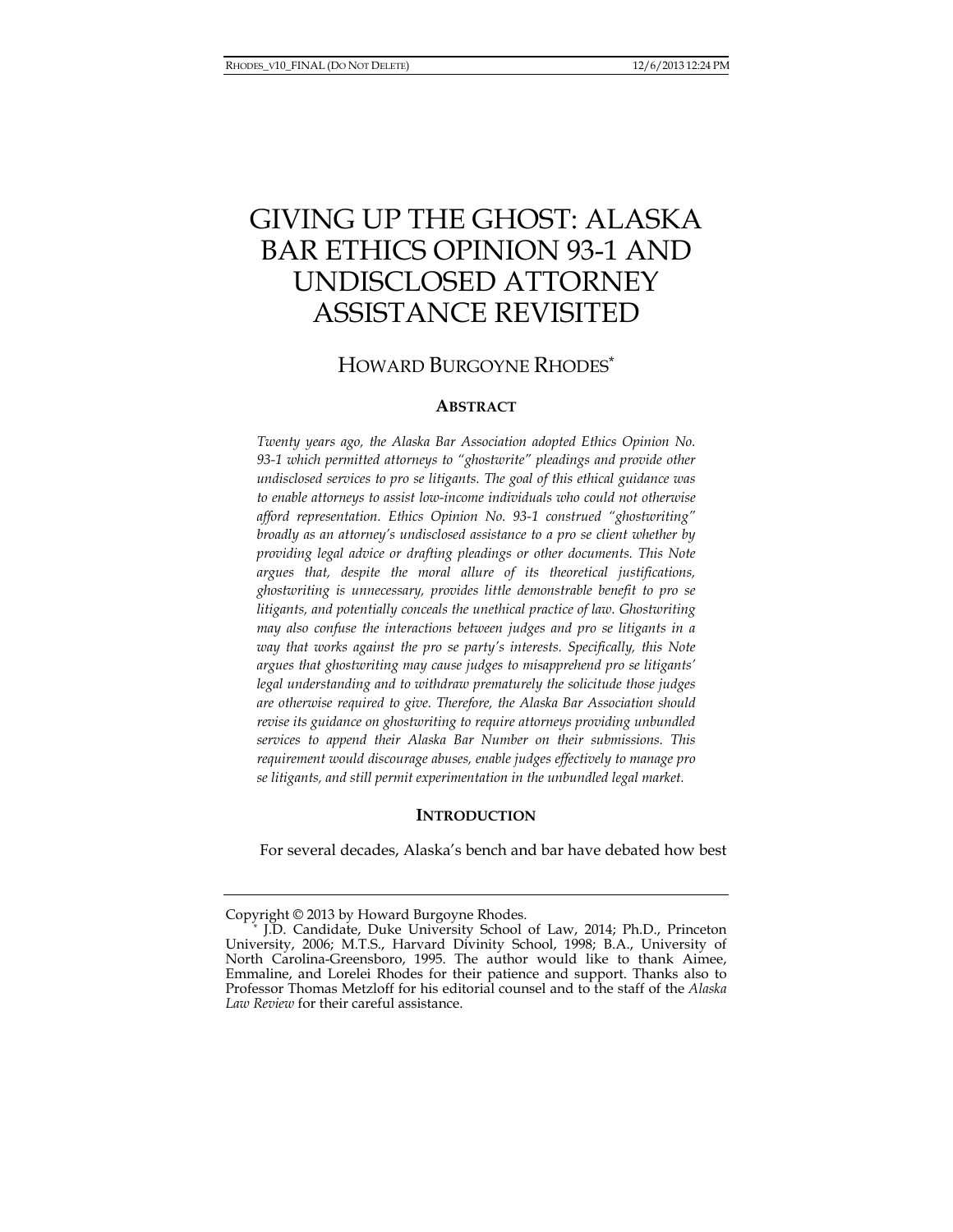to respond to the increasing number of individuals who represent themselves in court because they believe the services of a lawyer are unaffordable, unavailable, or undesirable. Pro se litigants present a number of challenges to state court systems: they frequently have difficulty managing procedural requirements and articulating their legal claims; they require judges and courthouse staff to instruct them on basic matters that lawyers handle with dispatch; and they often dropout of or fail unnecessarily in the pursuit of justice due to a lack of knowledge and appropriate resources, thus creating a massive pool of unmet legal needs. The increasing number of such litigants, therefore, raises a question: can courts and the legal profession devise a way to provide these citizens with effective "access to justice" while maintaining a neutral and efficient tribunal and upholding the values of the legal profession?

Twenty years ago, the Alaska Bar Association Ethics Committee led the State's effort to respond to this problem by issuing Opinion No. 93-1 ("Alaska Op. 93-1" or the "Opinion").1 Alaska Op. 93-1 permitted attorneys to "ghostwrite" the filings of pro se litigants under certain conditions as a means of enabling attorneys to assist low-income individuals who could not otherwise afford full representation.2 The Opinion did not define "ghostwriting," but seemed to construe it broadly as an attorney's undisclosed assistance to a client who proceeds pro se, regardless of whether this assistance takes the form of writing pleadings or providing legal advice.3 In either case, the attorney neither enters an appearance in the litigation nor signs the documents he helps to prepare. The Opinion operated under an implicit assumption that a lawyer's "ghostwriting" services to a pro se client would amount to less than traditional, full-service representation.4 In this respect, Alaska Op. 93-1 anticipated by more than a decade the Alaska Supreme Court's adoption of a revised Rule 1.2(c) of the Alaska Rules of Professional Conduct ("ARPC"), which officially permitted Alaska attorneys to limit

 <sup>1.</sup> Alaska Bar Ass'n Ethics Comm., Op. 93-1 (1993) [hereinafter Alaska Op. 93-1], *available at* https://www.alaskabar.org/servlet/content/365.html.

 <sup>2.</sup> *Id.* at 1.

 <sup>3.</sup> *See id.* at 1–2 (discussing a lawyer's provision of "legal services" and using classes taught by non-profit legal assistance organizations as an example).

 <sup>4.</sup> In the litigation context, full-service representation is typically defined as charging a client a single fee to handle all aspects of the litigation. Jeffrey P. Justman, *Capturing the Ghost: Expanding Federal Rule of Civil Procedure 11 to Solve Procedural Concerns with Ghostwriting*, 92 MINN. L. REV. 1246, 1247 n.6 (2008) (citing Helen Hierschbiel, *The Ethics of Unbundling: How to Avoid the Land Mines of "Discrete Task Representation,"* OR. ST. B. BULL (July 2007), *available at* http://www.osbar.org/publications/bulletin/07jul/barcounsel.html).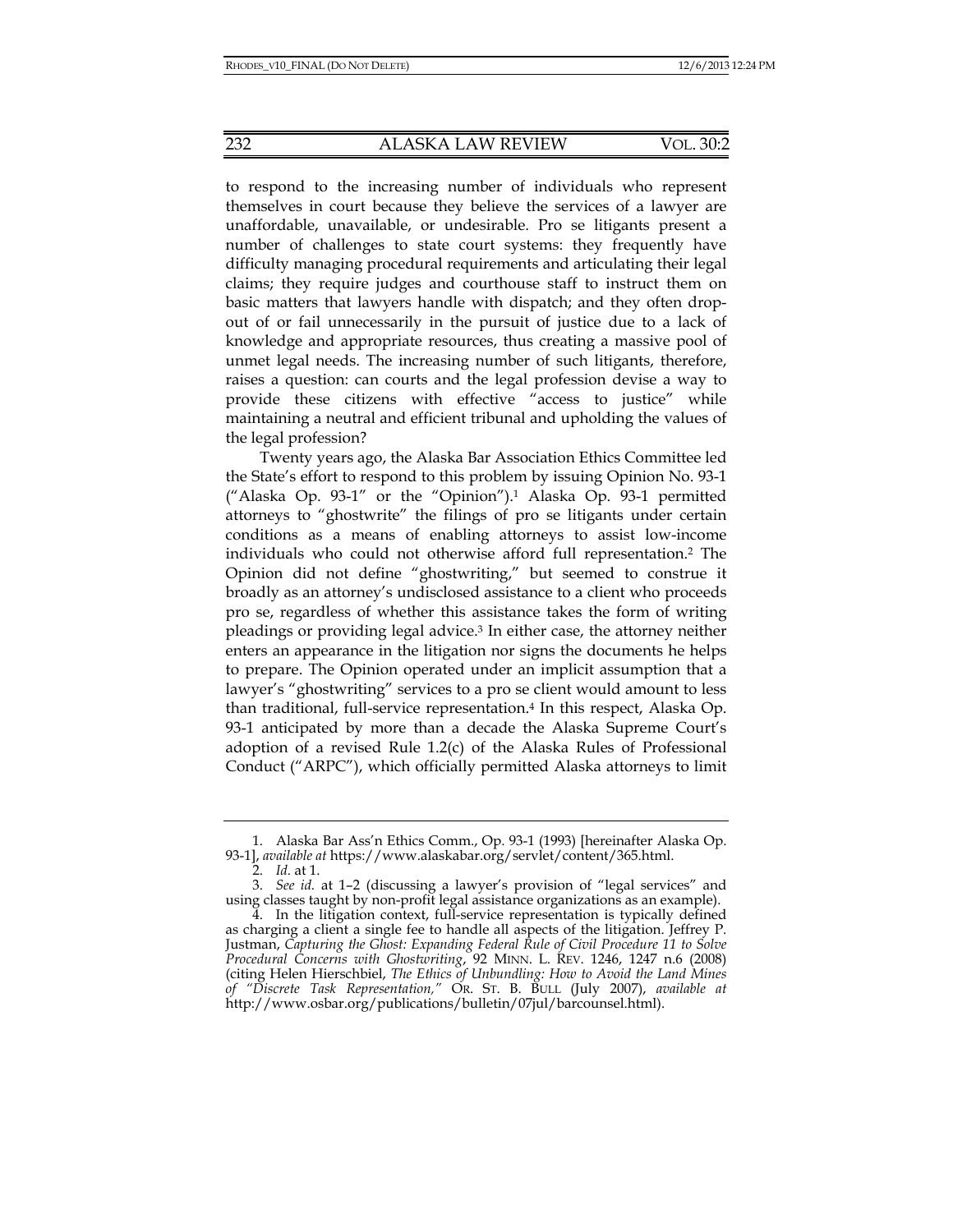the scope of their representation of clients.5

Since 1993, Alaska has used a two-pronged approach to address the challenges of increased pro se litigation: (1) providing direct administrative assistance to such litigants, at least in the area of family law, and (2) formally encouraging attorneys to provide "unbundled" legal services that are more affordable for low-income clients.<sup>6</sup> The

Alaska Court System provides direct assistance through its Family Law Self-Help Center ("FLSHC"), which supplies forms, instructions, and neutral administrative guidance.7 The FLSHC also refers clients to the Alaska Bar Association's list of lawyers who provide unbundled legal services.<sup>8</sup>

The basic terms for providing unbundled services are set by ARCP Rule 1.2(c), which states that "[a] lawyer may limit the scope of the representation if the limitation is reasonable under the circumstances and the client consents after consultation."9 Lawyers who provide unbundled legal services modify the terms of the traditional attorneyclient relationship with respect to litigation by creating a contract to complete discrete tasks for a client on a fee-for-service basis rather than charging a retainer fee for managing an entire case.10 Such unbundled

 8. *Finding a Lawyer*, ALASKA CT. SYS., http://courts.alaska.gov/shclawyer.htm (last updated July 15, 2003).

 9. ALASKA RULES OF PROF'L CONDUCT R. 1.2(c); *see* ALASKA S. CT. ORDER NO. 1544 (effective Oct. 15, 2004) (officially emending ARPC R. 1.2(c) to require that the limitation be reasonable under the circumstances and subject to the consent of the client and emending Alaska R. Civ. P. 81 to permit the "limited appearance by counsel"). The ARPC were rescinded in their entirety and new rules adopted in 2009, but Rule 1.2(c) was unchanged. ALASKA S. CT. ORDER NO. 1680 (effective Apr. 15, 2009).

 <sup>5.</sup> *See* ALASKA S. CT. ORDER NO. 1544.

 <sup>6.</sup> *See Pro Se Resources by State*, AM. B. ASS'N, http://americanbar.org/groups/delivery\_legal\_services/resources/pro\_se\_unb undling\_resource\_center/pro\_se\_resources\_by\_state.html (last updated Dec. 14, 2011) (outlining limited representation and family-law self-service centers as the two options available); Alaska Op. 93-1, *supra* note 1, at 1 (encouraging attorneys to cooperate with organizations providing unbundled services).

 <sup>7.</sup> *Self-Help Center: Family Law*, ALASKA CT. SYS.*,* http://courts.alaska.gov/ selfhelp.htm (last updated Aug. 9, 2013). According to the FLSHC's Director, Stacey Marz, the Center receives an average of 7,500 client contacts every year. Telephone Interview with Stacey Marz, Dir., Family Law Self-Help Ctr. (May 14, 2013).

 <sup>10.</sup> *Unbundled Legal Services – Information*, ALASKA BAR ASS'N, https://www.alaskabar.org/servlet/content/unbundled\_legal\_services\_1246.ht ml (last visited Oct. 11, 2013); Stephanie Kimbro, *Law a la Carte: The Case for Unbundling Legal Services*, GP SOLO, http://www.americanbar.org/publications/ gp\_solo/2012/september\_october/law\_a\_la\_carte\_case\_unbundling\_legal\_servi ces.html (last visited Oct. 11, 2013); Jessica K. Steinberg, *In Pursuit of Justice? Case Outcomes and the Delivery of Unbundled Legal Services*, 18 GEO. J. ON POVERTY L. & POL'Y 453, 454 (2011). Unbundled services are only truly novel in the litigation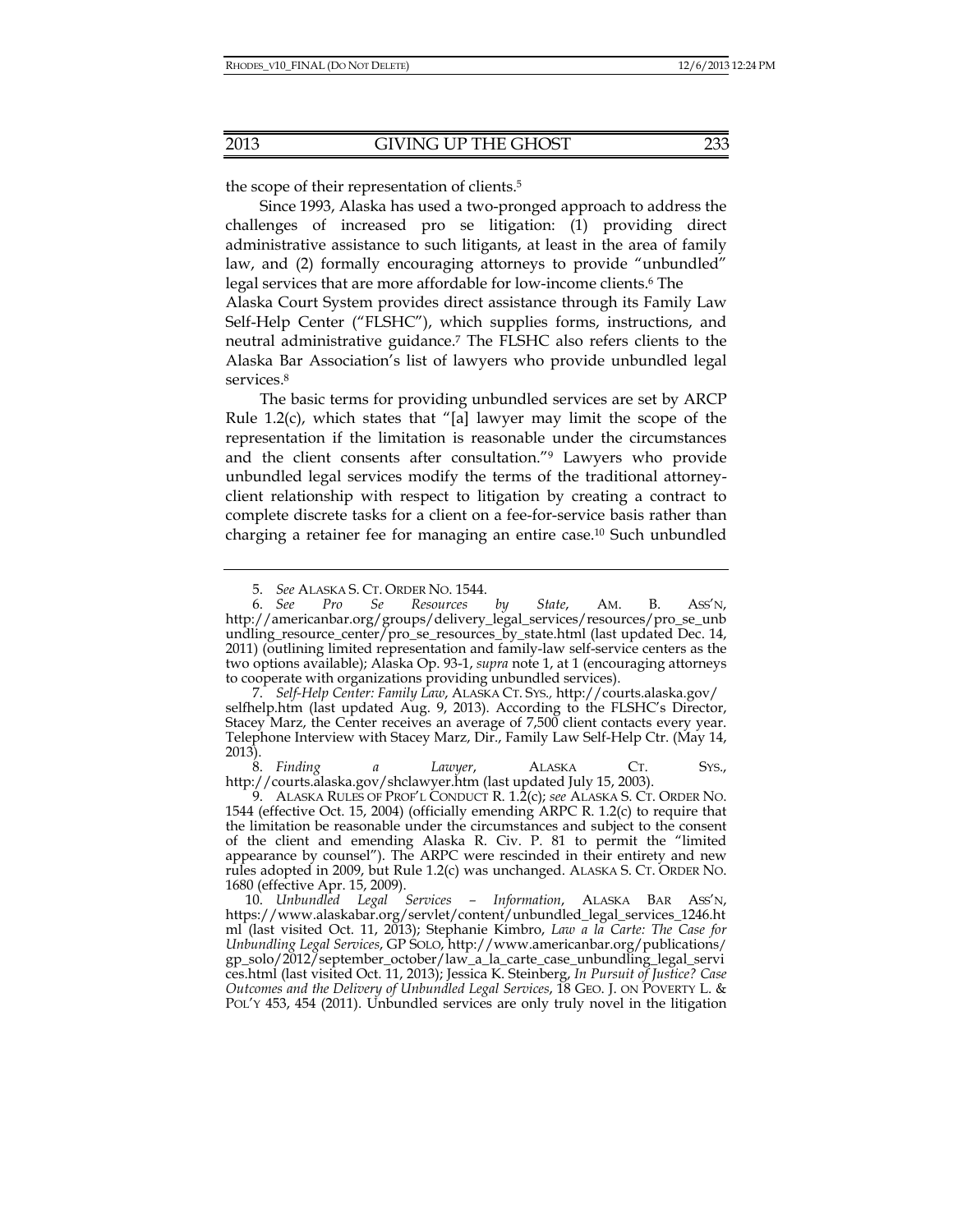services purport to address problems of under-representation by providing limited services for limited cost, thus "servicing clients within their ability to pay."11

Unbundled services bear a clear—though controversial relationship to the goal of providing greater legal support for lowincome persons. What is less clear is why a state bar or court system should permit attorneys providing those services to do so from behind a veil of anonymity. The Alaska courts have never addressed ghostwriting, but federal courts that have opined on the issue have been almost uniformly critical of the practice.12 Critics of ghostwriting suggest both that it is contrary to various rules of professional conduct and that it undermines some of the fundamental requirements of a self-regulating profession, such as transparency and responsibility.

This Note argues that the Alaska Bar Association should revise its guidance in Alaska Op. 93-1 to disentangle the ability of an attorney to provide unbundled services from the ethical license to remain anonymous. Specifically, this Note asserts that the Alaska Bar should amend its current guidance to require that any attorney-assisted filing be explicitly identified as such (e.g., by appending "Prepared with the Assistance of Counsel" along with the attorney's Alaska Bar number), though the attorney's name need not be disclosed. This would bring the Alaska Bar's ethical guidelines into conformity with the opinions of the Florida,<sup>13</sup> New Hampshire,<sup>14</sup> and New York City<sup>15</sup> bar associations. The recent action of the Florida Bar Association deserves special consideration because it is the only state bar to reverse its position on

arena. *See id.* at 461 n.32 (citing Fern Fisher-Brandveen & Rochelle Klempner, *Unbundled Legal Services: Untying the Bundle in New York State*, 29 FORDHAM URB. L.J. 1107, 1108–09 (2002)) (noting that "unbundled legal services" are not new except in the litigation arena).

 <sup>11.</sup> *See* Forrest S. Mosten, *Unbundling Legal Services: Servicing Clients within Their Ability to Pay*, 40 JUDGES' J. 15, 15–16 (2001) (noting popular belief that lawyers are unaffordable and that unbundling can make legal services affordable).

 <sup>12.</sup> *See* Ira P. Robbins, *Ghostwriting: Filling in the Gaps of Pro Se Prisoners' Access to the Courts,* 23 GEO. J. LEGAL ETHICS 271, 285 n.73 (2010) (collecting cases critical of the practice).

 <sup>13.</sup> Florida State Bar Ass'n Comm. on Prof'l Ethics, Op. 79-7 (Reconsideration) (2000) [hereinafter Florida Op. 79-7], *available at* http://www.floridabar.org/TFB/TFBETOpin.nsf/ca2dcdaa853ef7b88525672800 4f87db/8cbbba193ca2133185256b2f006cac97?OpenDocument.

 <sup>14.</sup> N.H. Bar Ass'n Ethics Comm., *Unbundled Services – Assisting the Pro Se Litigant*, N.H. B. ASS'N, (May 12, 1999), *available at* http://www.nhbar.org/pdfs/ PEA5-99.pdf.

 <sup>15.</sup> Ass'n of the Bar of the City of New York Comm. on Prof'l & Judicial Ethics, Formal Op. 1987-2 (1987), *available at* http://www2.nycbar.org/Ethics/ eth1987-2.htm.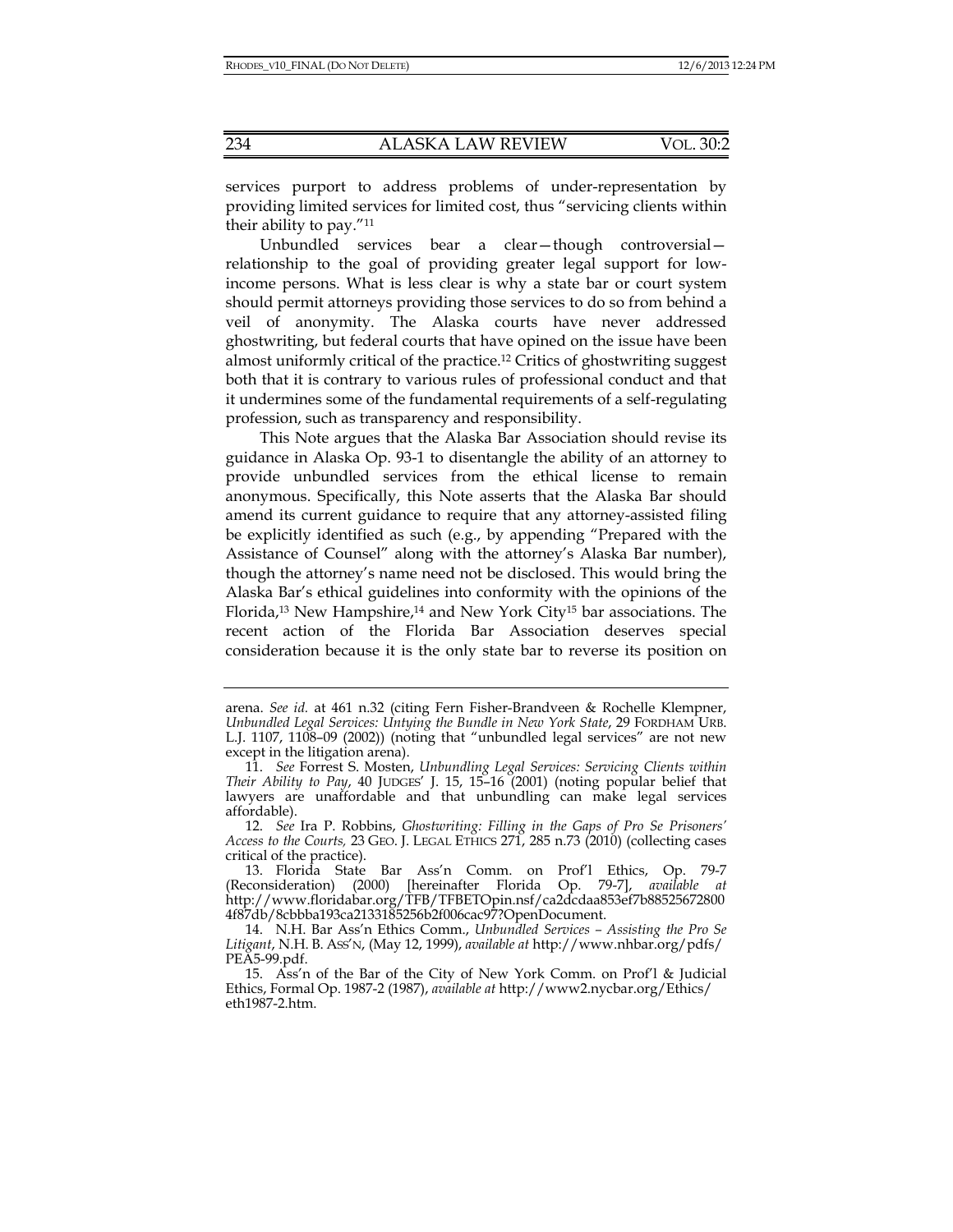ghostwriting after holding an inquiry of county court judges in the state.16

In support of this view, this Note advances three main arguments: (1) a lawyer's ability to provide unbundled legal services to low-income clients—and thus, theoretically, increase "access to justice"—does not depend upon his ability to remain undisclosed; (2) ghostwriting has shown little demonstrable benefit to pro se litigants and may actually hinder a judge's ability to manage her obligations to pro se litigants effectively; and (3) ghostwriting's marginal benefits do not outweigh its potential costs to professional integrity.

## **I. ALASKA OP. 93-1, ACCESS TO JUSTICE, AND THE RISE OF PRO SE LITIGATION**

The Alaska Bar Association's ethics opinions are initiated in response to inquiries from Alaska attorneys who confront novel or unclear ethical issues in their practices.17 Alaska Op. 93-1 was drafted in response to an inquiry from a family law attorney who had a large number of low-income clients who needed professional assistance with child support modification motions and could not afford to retain counsel.18 The attorney inquired whether it was ethical to provide this limited service without entering an appearance in the litigation.19 Alaska Op. 93-1 does not indicate how much the attorney was paid for this service, nor whether the service was offered singly or as part of a menu of services from which the client could choose as the litigation progressed.20 Nevertheless, the Alaska Bar Ethics Committee concluded that as long as an attorney clearly informed her client of the limitations and risks of limited legal services, and conducted herself in accordance with all the relevant standards of professional conduct, she need not disclose her role in preparing filings to the court.<sup>21</sup> The Alaska Bar Board of Governors adopted the opinion in March of 1993.

Alaska Op. 93-1 and the situation to which it responded were not, of course, conceived in a vacuum. Since the 1970s, the Alaska Bar, along with every other state bar in the country, has dealt with an increasing number of pro se litigants entering the court system. Studies from the 1990s note dramatic numbers of such litigants, especially in the context

 <sup>16.</sup> *See* Florida Ethics Op. 79-7, *supra* note 13 (reversing previous position).

 <sup>17.</sup> Telephone Interview with Steve Van Goor, Bar Counsel, Alaska Bar Ass'n (Feb. 7, 2013).

 <sup>18.</sup> *Id.*; Alaska Op. 93-1, *supra* note 1, at 1.

 <sup>19.</sup> Alaska Op. 93-1, *supra* note 1, at 1.

 <sup>20.</sup> *See id.* (not addressing pay or the menu issue).

 <sup>21.</sup> *Id.*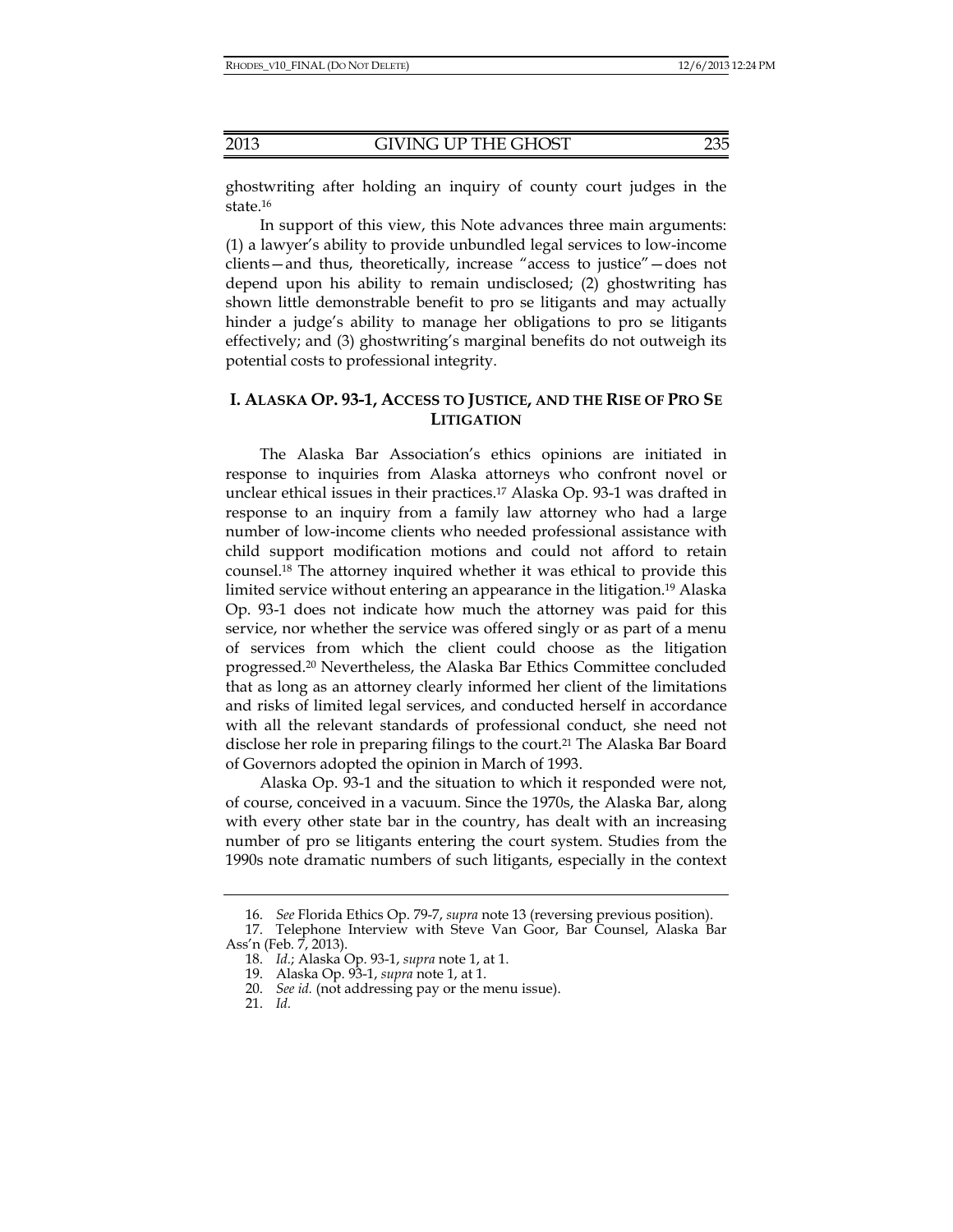of family law.22 More recent data from Anchorage courts handling family law cases indicate similar numbers. Since 2009, for example, 37 to 43% of the contested divorce and custody cases in Anchorage courts had two unrepresented parties.23 In that same period, between 26 and 29% of these family law cases had only one represented party.24 Though reliable data is difficult to obtain, recent law review articles on pro se litigation suggest that, even outside the realm of family law, the number of unrepresented litigants nationally is rising.25

This increase in the number of self-represented litigants casts doubt on whether the legal profession is adequately fulfilling its duty of meeting the public's needs for legal services: a troublesome problem for state bar associations.26 Public-spirited members of the bar have long recognized the so-called "representation gap" between the poor and the well-off.27 Some commentators believe that the rise of pro se litigation is

 24. *Id.* Mark Andrews's contribution to this issue of the *Alaska Law Review* cites substantially similar data, relying upon Katherine Alteneder, *Literacy and the Courts*, 24 ALASKA JUST. F. 1 (2007), *available at* justice.uaa.alaska.edu/forum/24/2summer2007/242.summer2007.pdf. *See* Mark Andrews, *Duties of the Judicial System to Pro Se Litigants*, 30 ALASKA L. REV. 189, 189–90 (2013). The fact that the available data from the Family Law Self-Help Center has remained steady since at least 2007 suggests that the number of pro se litigants is perhaps no longer increasing.

 25. *See* Alteneder, *supra* note 24, at 1 (noting, without citing data, an increase in the number of self represented litigants in Alaska); Lois Bloom & Helen Hershkoff, *Federal Courts, Magistrate Judges, and the Pro Se Plaintiff*, 16 NOTRE DAME J.L. ETHICS & PUB. POL'Y 475, 479 (2002) (explaining that filings in federal courts have increased dramatically and that a significant percentage of those filings involve pro se litigants). *See also* Ronald W. Staudt & Paula L. Hannaford, *Access to Justice for the Self-Represented Litigant: An Interdisciplinary Investigation by Designers and Lawyers*, 52 SYRACUSE L. REV. 1017, 1018 (2002) (commenting that filings by pro se litigants have increased in the past decade); Madelynn Herman, *Pro Se Statistics*, NAT'L CENTER FOR ST. CTS. (Sept. 25, 2006), http://web.archive.org/web/20120504035215/http://www.ncsconline.org/wc /publications/memos/prosestatsmemo.htm (providing more recent, but scattered, data).

 26. *See* John C. Rothermich, *Ethical and Procedural Implications of "Ghostwriting" for Pro Se Litigants: Toward Increased Access to Civil Justice*, 67 FORDHAM L. REV. 2687, 2689 (1999) (describing unbundled legal services as a suggested solution to the problem of unmet legal needs).

 27. *See generally* LEGAL SERVS. CORP., DOCUMENTING THE JUSTICE GAP IN AMERICA: THE CURRENT UNMET CIVIL LEGAL NEEDS OF LOW INCOME AMERICANS (2009), *available at* http://www.lsc.gov/sites/default/files/LSC/pdfs/docume

 <sup>22.</sup> *See* Bruce D. Sales et al., *Is Self-Representation a Reasonable Alternative to Attorney Representation in Divorce Cases?*, 37 ST. LOUIS U. L.J. 553, 571 n.82 (1993) (finding, based on figures from 1990, that in an Arizona family court 88.2% of divorce cases had one pro se litigant and 52% had both parties proceeding pro se).

 <sup>23.</sup> Telephone Interview with Stacey Marz, Dir., Family Law Self-Help Ctr. (May 14, 2013).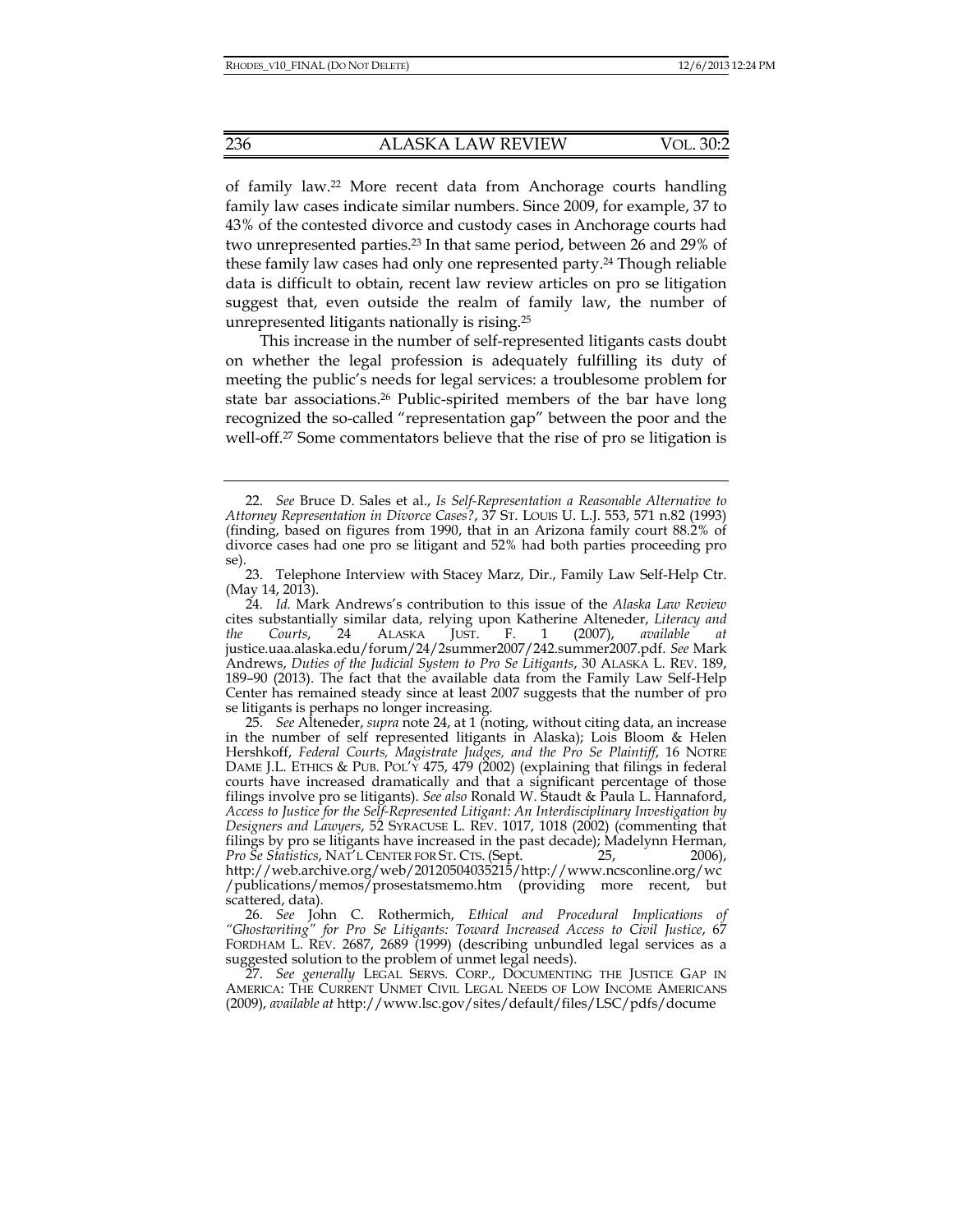essentially a function of this gap. They view pro se litigants as reluctant participants in the legal system, going it alone because they cannot afford to pursue a legal solution to their problems in any other way.28 But going it alone, they rarely succeed.<sup>29</sup> As a response, many commentators argue that the American commitment to equal justice under the law demands that the legal profession develop new, unbundled ways of meeting low-income citizens' needs at lower costs.30

The reaction of state bars to the rise in self-represented litigation is also driven by economic considerations. Increased pro se litigation changes the legal marketplace, especially for attorneys providing legal services to individuals of modest means.<sup>31</sup> On this view, more selfrepresentation means fewer clients.32 For these attorneys, the issue is not necessarily about "access to justice" or other ideals, but may instead be about their ability to unbundle their services so as to maintain their position in a changing marketplace.33

 30. *See* Steinberg, *supra* note 10, at 453–54 ("The provision of 'unbundled' legal aid has been this decade's response to the severe shortage of lawyers available to represent poor litigants."); *see also* Brenda Star Adams, Note, *"Unbundled Legal Services": A Solution to the Problems Caused by Pro Se Litigation in Massachusetts's Civil Courts*, 40 NEW ENG. L. REV. 303, 345–46, 348 (2005) (encouraging limited representation in Massachusetts to protect indigent litigants from having to pay more than they can afford and noting the author's belief that "our system [is] one that provides justice for all its litigants, regardless of financial status").

 31. *See* Adams, *supra* note 30, at 313–14 (describing pro se litigation's impact on attorney demand).

 32. *Id.* at 304. However, there are currently no significant studies indicating whether the increase in self-representation has actually appreciably reduced the number of clients served by such lawyers.

33. This was arguably less important in 1993, the year of Alaska Op. 93-1.

nting\_the\_justice\_gap\_in\_america\_2009.pdf (attempting to document the representation gap).

 <sup>28.</sup> Drew A. Swank, *In Defense of Rules and Roles: The Need to Curb Extreme Forms of Pro Se Assistance and Accommodation in Litigation*, 54 AM. U. L. REV. 1537, 1542 (2005). This view is undoubtedly true in many cases, but not in all. *See id.* at 1573–76 (providing an overview of the many other reasons why many litigants proceed pro se).

 <sup>29.</sup> *See* Michelle N. Struffolino, *Taking Limited Representation to the Limits: The Efficacy of Using Unbundled Legal Services in Domestic-Relations Matters Involving Litigation*, 2 ST. MARY'S J. LEGAL MALPRACTICE & ETHICS 166, 211–12 (2012) (describing the procedural difficulties of pro se litigation). There are no clear statistics on the rate of failure for pro se litigants as compared to represented litigants with similar claims. Litigants, of course, fail for all sorts of reasons. Nevertheless, it is widely believed that pro se litigants are less successful than represented ones. Judges used to speak about this frankly in terms of a selfrepresented litigant's right "to commit judicial suicide." Burks v. State, 748 P.2d 1178, 1183 (Alaska Ct. App. 1988) (Coats, J., dissenting). For reasons discussed below, this rhetoric is now out of favor, however accurate it might be in relation to actual consequences.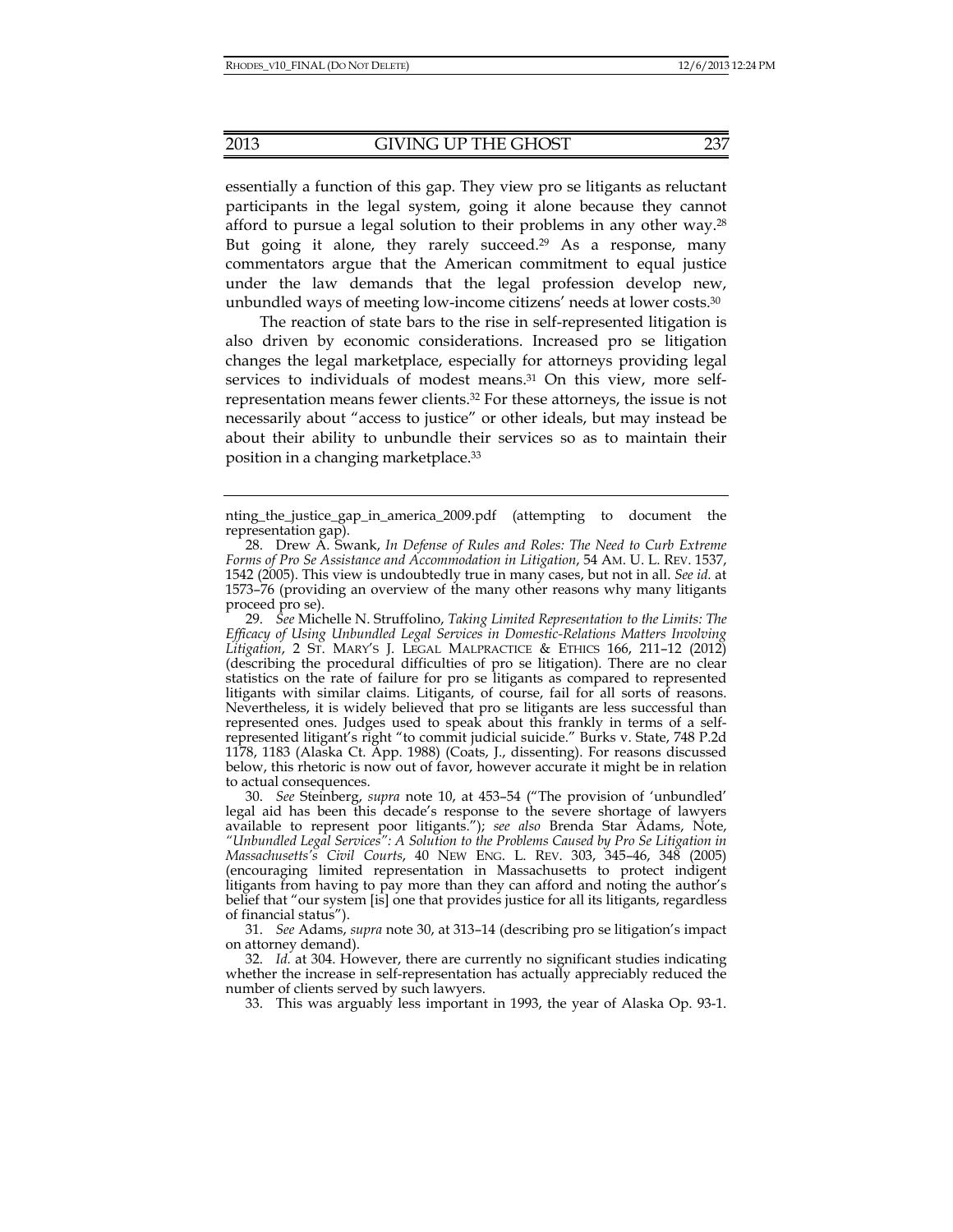Against this background, the Alaska Bar Ethics Committee justified attorney ghostwriting primarily as a way of making legal services available to individuals in "poor financial conditions" who might not otherwise have effective access to the courts.34 The Ethics Committee recognized that ghostwriting could easily become a way for lawyers to provide unethical or incompetent services from behind the "veil [of] anonymity."35 Therefore, in Alaska Op. 93-1, the Ethics Committee exhorts lawyers who might provide these services to abide by all ethical rules and professional canons. The Opinion asserts that a lawyer providing limited or undisclosed services still must provide her client with high-quality work.<sup>36</sup> Her agreement to provide such services creates a lawyer-client relationship like any other, with all of its attendant duties.37 For example, if the attorney assists the pro se litigant in the preparation of documents that the attorney could not ethically sign, then the attorney has violated her obligation not to act unethically through the act of another.38

Alaska Op. 93-1 gestures at many of the relevant issues of professional responsibility surrounding ghostwriting, but does not address some of the most difficult questions, like whether there is a limit to the extent attorneys may assist a client before they are required to disclose their participation. Consequently, the Opinion's brief and generalized treatment of the issue has been subject to several misinterpretations. For instance, Alaska Op. 93-1 apparently suggests that attorney ghostwriting is properly limited to filings other than pleadings and motions. This is the interpretation of the American Bar Association's ("ABA") Standing Committee on Ethics and Professional Responsibility, which has interpreted attorney ghostwriting in Alaska as requiring disclosure unless the "lawyer merely helped fill out forms

Today, an increasing number of individuals use private document preparation services rather than hiring an attorney. *See* ABA STANDING COMM. ON THE DELIVERY OF LEGAL SERVS., AN ANALYSIS OF RULES THAT ENABLE LAWYERS TO SERVE PRO SE LITIGANTS: A WHITE PAPER 5, 11 (2009) (noting the need for the professional rules to enable a "lawyer to limit his or her services and to compete with those who provide only legal information," such as a legal self-help website).

 <sup>34.</sup> Alaska Op. 93-1, *supra* note 1, at 1. Alaska has also established a lawyer's role in promoting "access to the legal system." ALASKA RULES OF PROF'L CONDUCT pmbl.

 <sup>35.</sup> Alaska Op. 93-1, *supra* note 1, at 1 n.1.

 <sup>36.</sup> *Id.* at 1; s*ee also* ALASKA RULES OF PROF'L CONDUCT R. 1.2, cmt. 7 ("[A]n agreement for a limited representation does not exempt a lawyer from the duty to provide competent representation.").

 <sup>37.</sup> Alaska Op. 93-1, *supra* note 1, at 1.

 <sup>38.</sup> *Id.* at 1 n.1. The relevant rule is now ALASKA RULES OF PROF'L CONDUCT R. 8.4(a).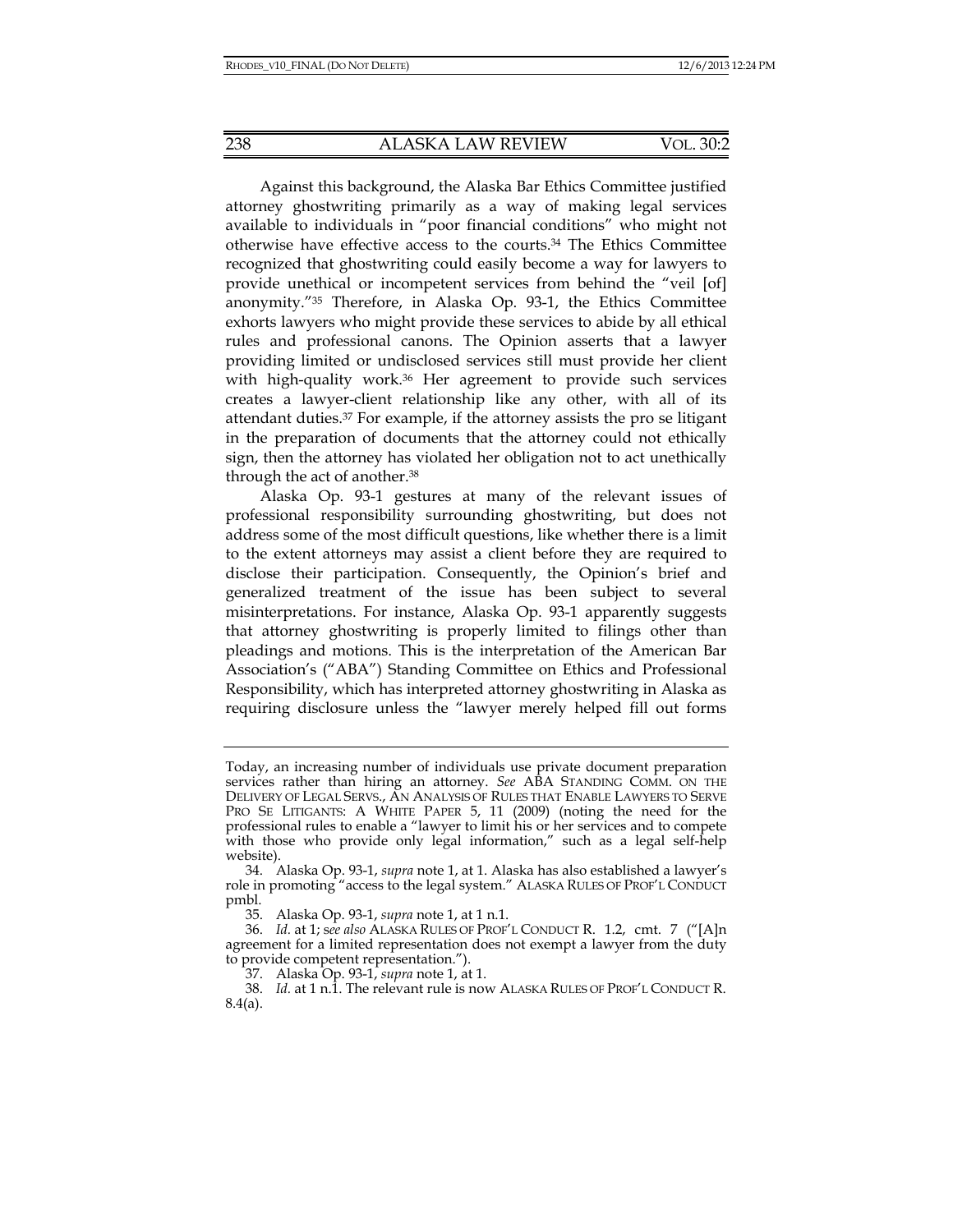designed for pro se litigants."39 The Advisory Committee on Professional Ethics for the Supreme Court of New Jersey embraced a similar interpretation by lumping Alaska Op. 93-1 in with state bar opinions that require disclosure only when a "requisite quantum of aid" has been given to the pro se litigant.<sup>40</sup>

What these interpretations identify as a rather restrictive ethics opinion prohibiting undisclosed attorney assistance with pleadings is, upon a closer reading, a very expansive allowance for the undisclosed assistance of counsel.41 In an endnote to Alaska Op. 93-1, the Ethics Committee states its awareness that "attorneys may get involved in preparing pleadings and filings for clients outside the area of domestic relations, and for purposes which are not as worthy."42 Though this sentence implies that pleadings in some contexts may be less worthy, it is not intended to suggest that preparing pleadings in an undisclosed manner is itself unworthy or contrary to the rule. In fact, the text of the Opinion repeatedly discusses preparing pleadings as one of the tasks that may be undisclosed and cites as support a Virginia Ethics Opinion permitting a lawyer to prepare "discovery requests, pleadings or briefs without entering an appearance.<sup>"43</sup> While the authors of Alaska Op. 93-1 clearly believed that the practice of ghostwriting filings should be limited, they did not provide ethical guidelines for determining the proper scope of that practice. They simply stated that an attorney who prepares or assists in the preparation of a pleading signed by a pro se litigant is "under the same ethical constraints as if [she] were to sign the pleading with [her] own name."44

Some of the confusion surrounding the interpretation of Alaska Op. 93-1 is undoubtedly due to the Opinion's unspoken commitment to the

 <sup>39.</sup> ABA Comm. on Ethics and Prof'l Responsibility, Formal Op. 07-446, at 1 n.3 (2007) [hereinafter ABA Op. 07-446] (discussing undisclosed legal assistance to pro se litigants in various jurisdictions).

 <sup>40.</sup> N.J. Sup. Ct. Advisory Comm. on Prof'l Ethics, Op. 713, at 3–4 (2008).

 <sup>41.</sup> *See* Jona Goldschmidt, *In Defense of Ghostwriting*, 29 FORDHAM URB. L.J. 1145, 1166 n.120 (2001) (correctly identifying the expansive allowance for undisclosed assistance in Alaska Op. 93-1).

 <sup>42.</sup> Alaska Op. 93-1, *supra* note 1, at 1 n.1.

 <sup>43.</sup> *Id.* at 2; *see* Va. Legal Ethics Op. 1127 (1988), *available at*  http://www.vacle.org/opinions/1127.htm. Note that Alaska Op. 93-1 erroneously cites to Va. Op. 1129.

 <sup>44.</sup> Alaska Op. 93-1, *supra* note 1, at 1 n.1. This is a perplexingly broad suggestion, especially given that an attorney's signature is often presumed to be ethically required, including under FED. R. CIV. P. 11. *See* Richard G. Johnson, *Symposium: Happy (?) Birthday Rule 11: Integrating Legal Ethics & Professional Responsibility with Federal Rule of Civil Procedure 11*, 37 LOY. L.A. L. REV. 819, 862– 64 (2004) (quoting Duran v. Carris, 238 F.3d 1268, 1271–73 (10th Cir. 2010)) (noting the interplay between ghostwriting, the duty of candor, and Rule 11).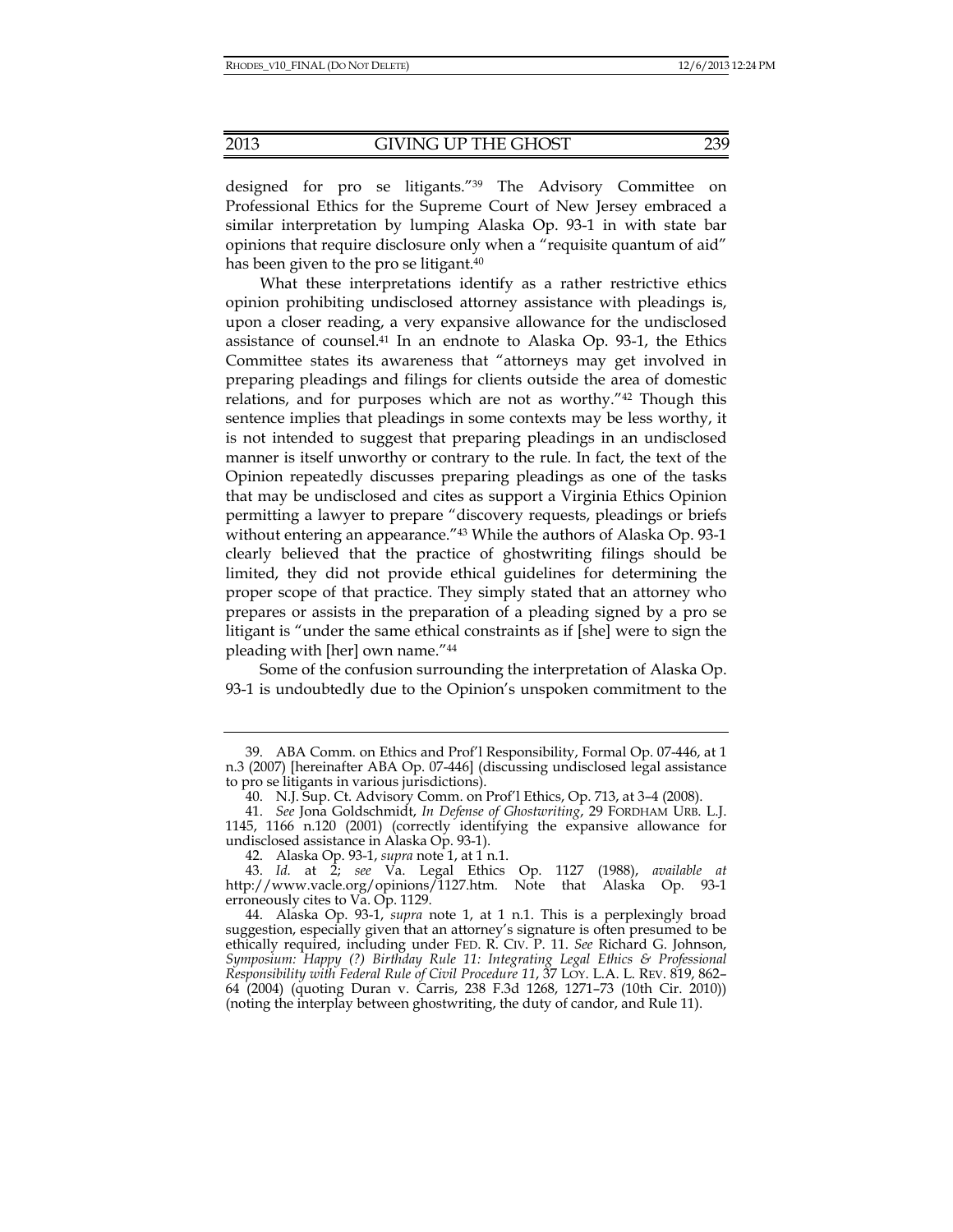ethical legitimacy of unbundled legal services. Alaska Op. 93-1 directly defends the ability of a family law attorney to help a pro se client prepare a motion for child support modification without entering an appearance in the litigation (and thus, one assumes, without doing more for the client). The Opinion is written generally as a defense of undisclosed services, but is focused throughout on the goal of permitting attorneys to provide more services to low-income clients. In a sense, the real concern driving Alaska Op. 93-1 is permitting attorneys to serve clients according to the clients' financial means without undermining the quality of those services or making them unaffordable. What Alaska Op. 93-1 never makes clear is why allowing an attorney, for example, to write a pro se client's child support modification motion should entail allowing that attorney's assistance to be undisclosed.<sup>45</sup>

The idea of unbundled legal services has often been criticized as a threat to the ethical demands of competency and zealousness in representation, as well as to the attorney's duty to avoid frivolous claims.46 In its most persuasive form, the argument against unbundled services is twofold. First, the professional rules are grounded in a form of relationship (full-service representation) that encourages and incentivizes compliance with those rules. And second, limiting the "attorney-client relationship" by unbundling legal services deprives many of the professional rules of this grounding. A lawyer who provides unbundled services completes a limited task, based on limited contact with the client, for a limited fee. In this situation, the limited fee provides the attorney with little material incentive to spend the requisite amount of time and effort to comply with ARPC 1.1 (demanding competent legal services) and ARPC 3.1 (prohibiting frivolous claims).

Some critics have also highlighted the lack of continuity in attorney-client relationships based on unbundled services.47 This lack of continuity potentially deprives the attorney-client relationship of the ongoing interaction that fosters loyalty and the attendant zeal in advocacy. ARPC 1.16, which sets limitations on how and under what

 <sup>45.</sup> Steve Van Goor, current ethics counsel to the Alaska Bar Association, has acknowledged that, to his recollection, little attention was paid in the debate over Alaska Op. 93-1 to exactly why non-disclosure was important to the broader justification of increasing access to justice. Telephone Interview with Steve Van Goor, Bar Counsel, Alaska Bar Ass'n (Feb. 7, 2013).

 <sup>46.</sup> *See* Richard Zorza, *Re-Conceptualizing the Relationship Between Legal Ethics and Technological Innovation in Legal Practice: From Threat to Opportunity*, 67 FORDHAM L. REV. 2659, 2665 (1999) (noting critics' concerns about competency and zeal).

 <sup>47.</sup> *See id.* at 2667 ("Traditional ethical rules place—or at least appear to place—a high value on continuity of representation . . . . Critics claim that partial service models implicitly or explicitly violate those rules.").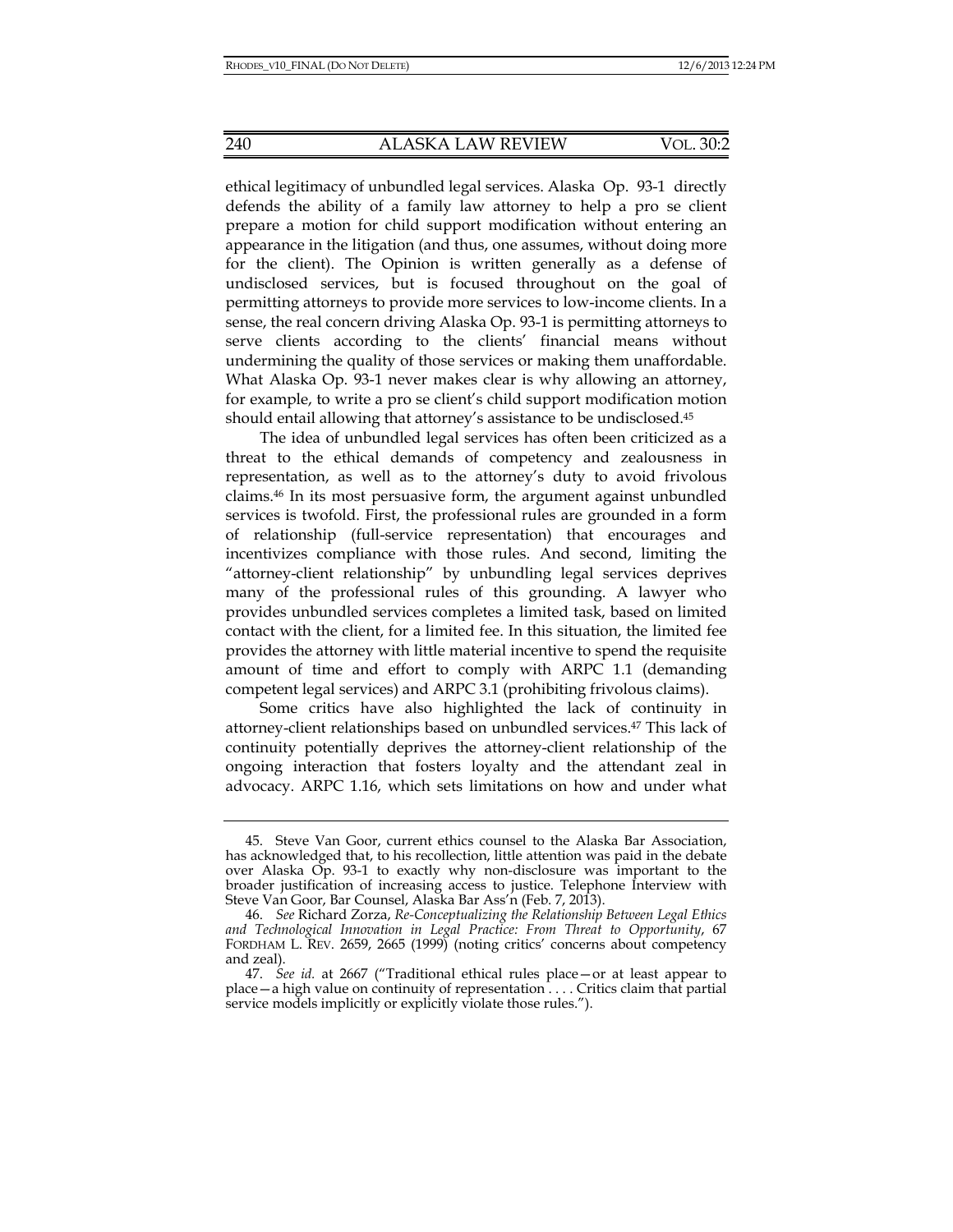conditions an attorney may withdraw from representation, inscribes a desire for continuity in the attorney-client relationship, especially over the course of a single litigation.<sup>48</sup> The explicit concern of ARPC 1.16 is to prevent an attorney from leaving a client in the lurch in a manner detrimental to his or her interests. However, the concern with continuity also encourages an attorney to provide competent services by fostering a personal relationship that can deepen the lawyer's commitment to the client's cause.49

Since the revision of ARPC 1.2(c) in 2004, the debate in Alaska over unbundled services has largely been settled. Proponents of unbundled services trust that, in concert with the other rules of professional conduct, ARPC 1.2(c)'s requirement that any contractual limitations on representation be "reasonable" and subject to the client's informed consent will prevent abuses. These proponents, even outside of Alaska, believe that the potential gains promised by unbundled services in meeting the unmet legal needs of low-income citizens outweigh the costs of potential abuses by attorneys who offer such services in an incompetent or irresponsible manner.50 To date, the Alaska courts and the Alaska Bar Association have never sanctioned an attorney for abusing the terms of unbundled services. But this fact does not suggest that such abuses have not occurred, nor that they will not occur in the future when such services likely become more common.<sup>51</sup> Given that the

 <sup>48.</sup> *See id.* (noting limitations on an attorney's freedom to withdraw from representation).

 <sup>49.</sup> *See id.* (explaining how partial focus can lead to less competent work and explaining that concerns about continuity derive in part from concerns about competence).

 <sup>50.</sup> *See* Rothermich, *supra* note 26, at 2720, 2728 (noting how "abuses . . . might arise when attorneys offer ghostwriting assistance without at least some investigation of their pro se clients' allegations," but concluding that "[c]ourts and bar associations should make every effort to avoid stifling the development of these new models of legal practice" because "such models are providing more legal assistance to more people, incrementally increasing access to civil justice").

 <sup>51.</sup> *See* Letter from Sheldon Schwartz, County Court Judge, Dade County, Florida, to Elizabeth Tarbert, Ethics Counsel, Florida Bar (March 1, 1999) (on file with author) [hereinafter Schwartz Letter] ("At one time, the practice of law was a [truly] honorable profession and unfortunately recently it has become more of a business enterprise."). Judge Schwartz does not elaborate on his meaning in this letter. It is reasonable to infer, however, that he does not regard publicspirited lawyers who conscientiously assist low-income clients as the culprits of abuses of ghostwritten assistance. The problems of ghostwritten assistance, he seems to suggest, become clear when enterprising lawyers take the money of low-income citizens to provide low-quality work that does not actually benefit the client because the client cannot understand it nor successfully use it in court. The opinions of Florida county court judges on this issue will be discussed in greater detail below.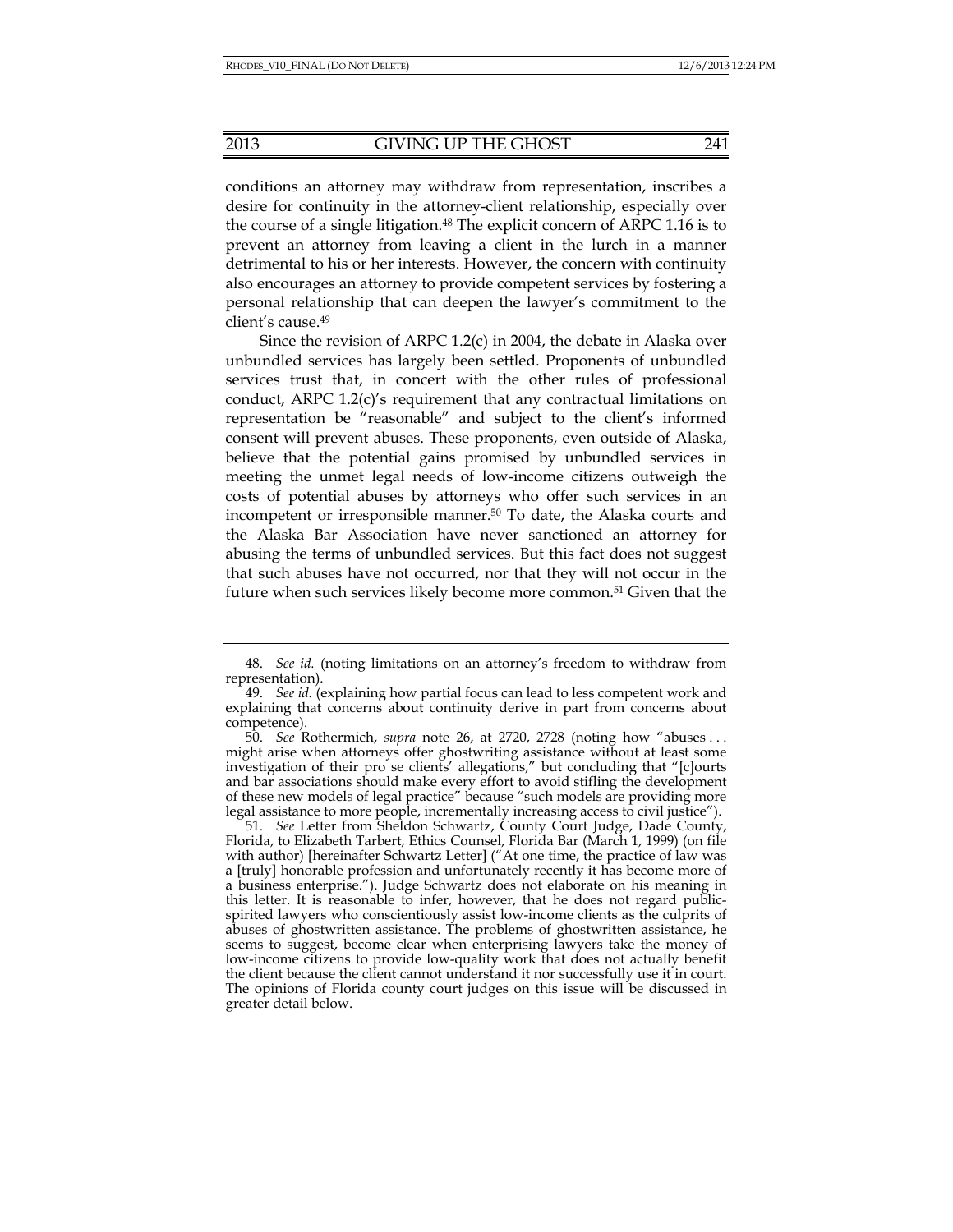Alaska courts apply a quite forgiving standard to pro se filings,<sup>52</sup> they are unlikely to notice a pro se filing that is ghostwritten in an incompetent manner by an attorney. They would likely simply assume that it is another incompetent effort by a pro se litigant. In such a situation, the Alaska Bar would still have an interest in protecting the integrity of the profession against an attorney who took money from a client to produce a product that is potentially indistinguishable from what a smart pro se litigant could produce himself. Given the potential for abuse within the limits currently set by Rule 1.2(c), the question becomes whether the ethical license to ghostwrite for pro se clients adds something of clear value to the enterprise of expanding legal services that is worth the potential cost.

## **II. ALASKA OP. 93-1 AND THE NATIONAL DEBATE OVER GHOSTWRITING**

In beginning to think about how Alaska Op. 93-1 might be revised in order to address misunderstandings and unanswered questions, it is useful to consider the Opinion in relation to both the federal case law and the ethics opinions of other states. To a great extent, the courts and state bar associations have been at an impasse on the acceptability of attorney ghostwriting. The federal courts have largely condemned the practice, while many state bar associations—and, recently, the American Bar Association itself—have embraced it. At the federal level, the list of condemnatory cases is impressive.53 In one of the most frequently cited

 <sup>52.</sup> *See* Breck v. Ulmer*,* 745 P.2d 66, 75 (Alaska 1987) (stating that pleadings of pro se litigants should be held to a lower standard than pleadings done by lawyers).

 <sup>53.</sup> *See* Robbins, *supra* note 12, at 285 (noting that federal courts have almost universally condemned ghostwriting); *see, e.g.*, Duran v. Carris, 238 F.3d 1268, 1272–73 (10th Cir. 2001) (finding that ghostwriting constitutes a "misrepresentation to this court"); Ellis v. Maine, 448 F.2d 1325, 1328 (1st Cir. 1971) ("If a brief is prepared in any substantial part by a member of the bar, it must be signed by him."); Delso v. Trs. for the Ret. Plan for the Hourly Emps. of Merck & Co., No. 04-3009, 2007 WL 766349, at \*14–16 (D.N.J. Mar. 6, 2007) (holding that undisclosed ghostwriting violates several ethics rules and the spirit of FED. R. CIV. P. 11); Wesley v. Don Stein Buick, Inc., 987 F. Supp. 884, 887 (D. Kan. 1997) (requiring pro se defendant to disclose whether she was represented by an attorney); Laremont-Lopez v. Se. Tidewater Opportunity Ctr., 968 F. Supp. 1075, 1077 (E.D. Va. 1997) ("[T]he Court considers it improper for lawyers to draft or assist in drafting complaints or other documents submitted to the Court on behalf of litigants designated as *pro se*."); United States v. Eleven Vehicles, 966 F. Supp. 361, 367 (E.D. Pa. 1997) ("Important policy considerations militate against validating an arrangement wherein a party appears pro se while in reality the party is receiving legal assistance from a licensed attorney."); Johnson v. Bd. of Cnty. Comm'rs, 868 F. Supp. 1226, 1232 (D. Colo. 1994), *aff'd in part,*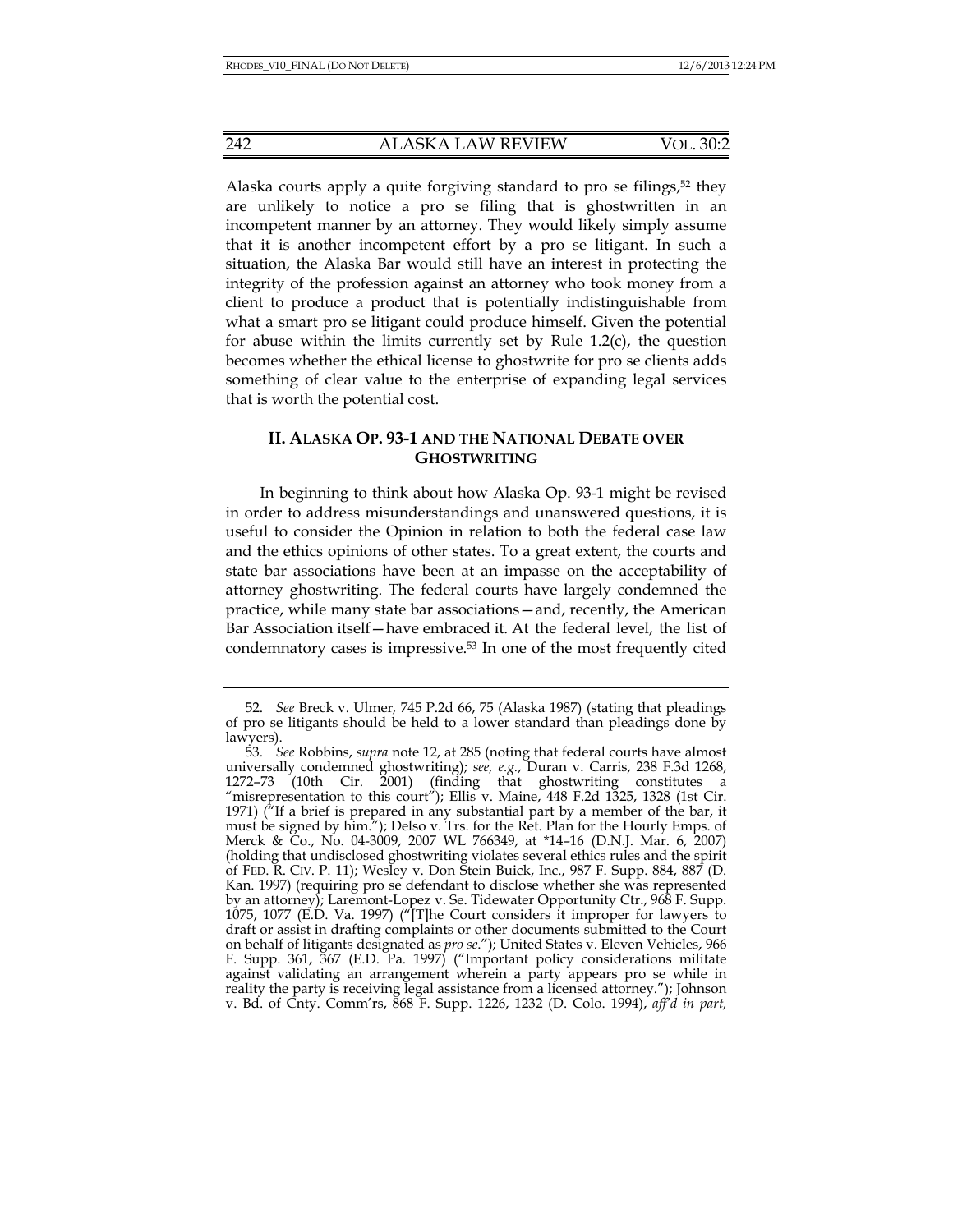cases, *Johnson v. Board of County Commissioners for County of Fremont*,54 the court condemned ghostwriting as a violation of both Rule 11 of the Federal Rules of Civil Procedure and the applicable standards of professional ethics.55 Quoting one of the earliest cases to address the subject, the district court stated:

What we fear is that in some cases actual members of the bar represent petitioners, informally or otherwise, and prepare briefs for them which the assisting lawyers do not sign, and thus escape the obligation imposed on members of the bar, typified by F.R.Civ.P. 11, but which exists in all cases, criminal as well as civil, of representing to the court that there is good ground to support the assertions made. We cannot approve of such a practice. If a brief is prepared in any substantial part by a member of the bar, it must be signed by him. We reserve the right, where a brief gives occasion to believe that the petitioner has had legal assistance, to require such signature, if such, indeed, is the fact.<sup>56</sup>

The court in *Johnson* also argued that ghostwriting is a form of misrepresentation to the court, claiming that it violates what is now Model Rule 8.4(c), which prohibits conduct involving dishonesty, fraud, deceit or misrepresentation.<sup>57</sup>

Beyond the specific concern with Rule 11, many of the federal courts have expressed concern that when an attorney ghostwrites a pro se litigant's filings the attorney allows the litigant to take unfair advantage of the court's leniency toward pro se litigants or otherwise

54. 868 F. Supp. 1226 (D. Colo. 1994).

- 56. *Id.* at 1231*–*32 (quoting *Ellis*, 448 F.2d at 1328).
- 57. *Johnson*, 868 F. Supp. at 1232.

*disapproved in part*, 85 F.3d 489 (10th Cir. 1996) ("Having a litigant appear to be *pro se* when in truth an attorney is authoring pleadings and necessarily guiding the course of the litigation with an unseen hand is ingenuous [sic] to say the least; it is far below the level of candor which must be met by members of the bar."); *In re* Brown, 354 B.R. 535, 545 (Bankr. N.D. Okla. 2006) (footnote omitted) ("[I]f an attorney writes a pleading, he or she has a duty to make sure that the Court knows he or she wrote it. The Court is not required to play a game of 'catch-me-if-you-can' with a ghostwriter. All counsel owe a duty of candor to every court in which they appear. Inherent in that duty is the requirement that counsel disclose his or her involvement in the case."); *In re* Mungo, 305 B.R. 762, 767 (Bankr. D.S.C. 2003) ("[T]he Court recognizes the act of ghost-writing as a violation of *Local Rule 9010-1(d)* and in contravention of the policies and procedures set forth in the South Carolina Rules of Professional Conduct and the Federal Rules of Civil Procedure."); Ostrovsky v. Monroe (*In re* Ellingson), 230 B.R. 426, 435 n.12 (Bankr. D. Mont. 1999) (holding that court rules, particularly FED. R. CIV. P. 11, as well as the then-current ABA Standing Comm. Op. 1414, prohibiting ghostwriting).

 <sup>55.</sup> *Id.* at 1231.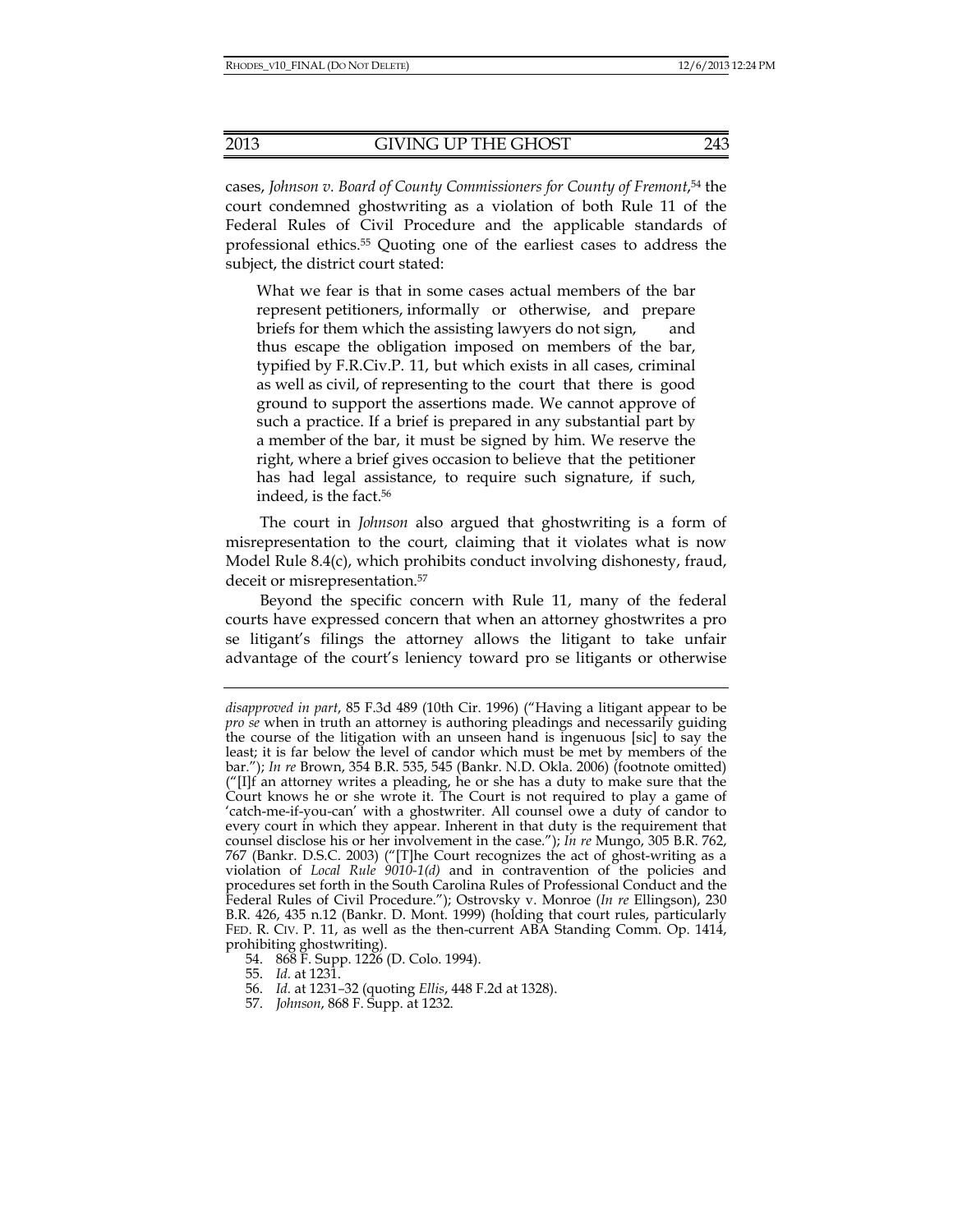causes undue confusion or inefficiency.58 In *Johnson*, the court discussed an attorney's ghostwritten assistance as an "unseen hand" guiding the course of litigation to the detriment of the opposing party.59 Few courts, however, would read this negative "unseen hand" metaphor to include very limited forms of assistance, such as advising a friend about how he might proceed with a given legal matter. In *Ricotta v. California*, 60 the court attempted to draw the line between innocuous forms of limited assistance and forms of assistance that have a detrimental impact on judicial proceedings. The court stated:

Attorneys cross the line . . . when they gather and anonymously present legal arguments, with the actual and constructive knowledge that the work will be presented in some similar form in a motion before the Court. With such participation the attorney guides the course of litigation while standing in the shadows of the Courthouse door.<sup>61</sup>

In addition, some courts believe that attorneys who work behind the "cloak of anonymity" evade the effective enforcement of the rules of professional conduct, thus depriving their clients of one important avenue of redress in the event of attorney negligence or misconduct.62

 Twenty-four states have addressed the issue of whether to permit attorney ghostwriting.63 According to the Supreme Court of New Jersey Advisory Committee on Professional Ethics, these state opinions can be grouped into roughly three categories.64 The first group finds that attorneys have no duty to disclose assistance to a pro se client as long as they provide that assistance ethically and competently and violate no court rules.65 Alaska Op. 93-1, which was among the first state bar ethics

 <sup>58.</sup> *See, e.g.*, *Laremont-Lopez*, 968 F. Supp. at 1077*–*78 (stating that ghostwriting unfairly allows pro se parties to benefit from legal help and be held to a less stringent standard simultaneously).

 <sup>59.</sup> *Johnson*, 868 F. Supp. at 1232.

 <sup>60. 4</sup> F. Supp. 2d. 961 (S.D. Cal 1998).

 <sup>61.</sup> *Id.* at 987.

 <sup>62.</sup> *In re* Mungo, 305 B.R. 762, 768 (Bankr. D.S.C. 2003).

 <sup>63.</sup> Robbins, *supra* note 12, at 286 n.80 (citing Maryland Legal Assistance Network, *Informal National Survey of Ethical Opinions Related to "Discrete Task Lawyering"* (2003), http://www.unbundledlaw.org/thinking/ethicsurvey.htm).

 <sup>64.</sup> New Jersey Advisory Comm. on Prof'l Ethics Op. 713, at 2*–*3 (2008).

 <sup>65.</sup> *See id.* at 3 (stating that some ethics opinions find no duty to disclose limited representation). *See also* N.M. R. of Prof'l Conduct R. 16-303 cmt. 15 (2008); Cal. R. Ct. 3.37(a) (2007); Minn. State Bar Ass'n Pro Se Implementation Comm., Final Report (2006); N.C. State Bar Ass'n Ethics Comm., Formal Op. 2005-10 (2006); Ariz. State Bar Ethics Op. on Rule 05-06 (2005); D.C. Bar Ass'n Legal Ethics Comm., Op. 330 (2005); Alaska Op. 93-1, *supra* note 1; Me. State Bar Ass'n, Ethics Op. 89 (1988); Utah State Bar Ethics Comm., Op. 74 (1981).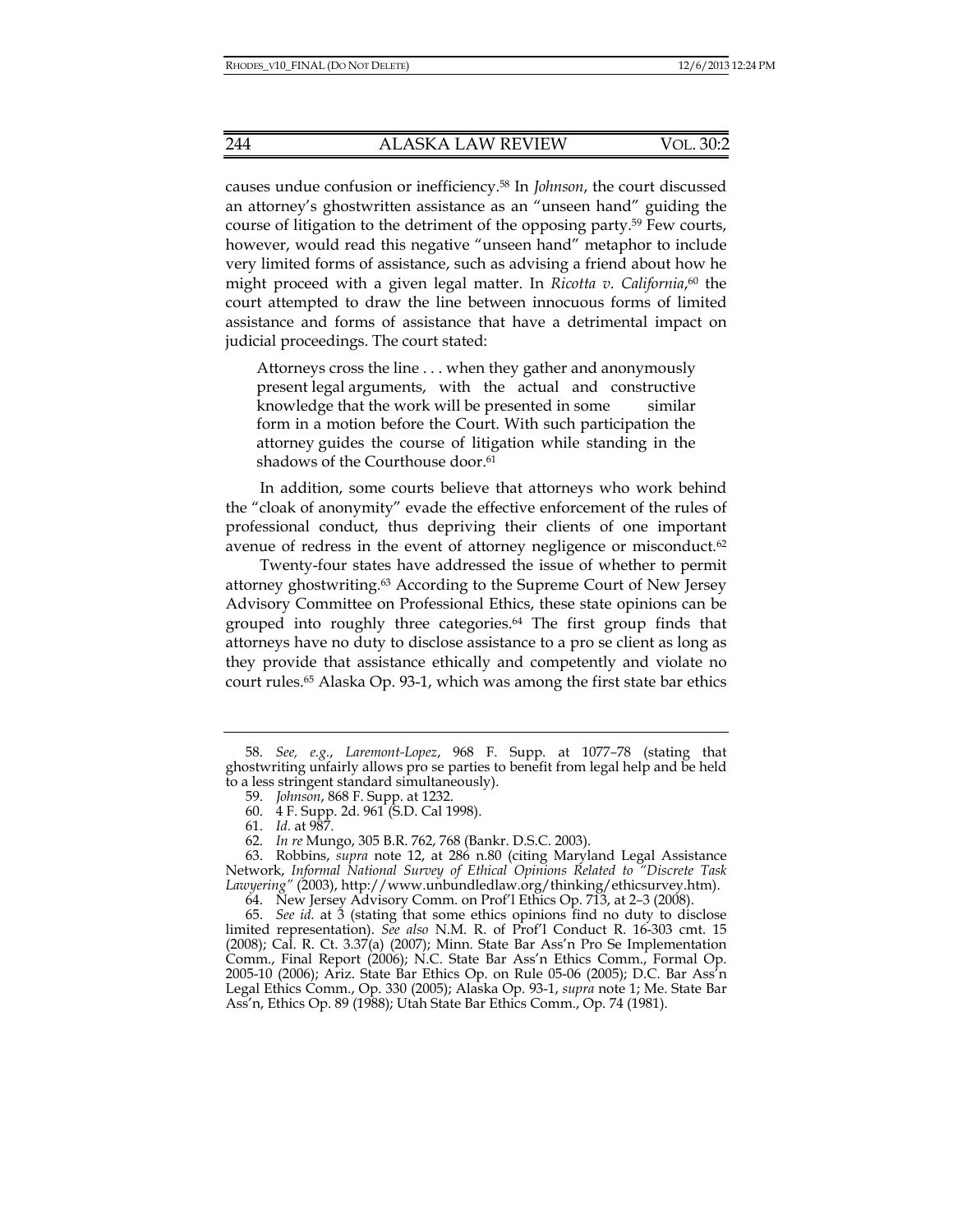opinions to address this issue,<sup>66</sup> falls into this first group.<sup>67</sup> The second

group prohibits the practice outright.68 The third group imposes a limited duty of disclosure, sometimes by using an "imprecise" demarcation based on the "requisite quantum of aid."69

Recently, the ABA Standing Committee on Ethics and Professional Responsibility issued Formal Opinion 07-446 ("ABA Op. 07-446") which supersedes its earlier guidance on the issue and attempts to lead state bar organizations toward a more open embrace of ghostwriting. ABA Op. 07-446 makes the obligation to disclose contingent on whether "the fact of assistance is material to the matter" involved in the litigation.70 In most instances, of course, this would not be the case. The fact that an attorney provides ghostwritten assistance will rarely be material to a client's substantive legal dispute. Thus, the ABA opinion suggests that in almost all cases there is no duty to disclose.71

In a recent case, the Second Circuit Court of Appeals discussed ABA Op. 07-446 in the context of a case about whether to censure an attorney for ghostwriting.72 The Second Circuit did not directly express an opinion on whether the practice violated an attorney's professional obligations or court rules, but simply noted the split among the state bars and court opinions.73 In the light of this widespread disagreement, the court decided that, at the very least, it is reasonable to believe that the attorney in question did not know that what she was doing was wrong or that disclosure was required.74 Accordingly, the court did not impose public censure for this conduct.75 Nevertheless, the court noted that the ABA's new support for attorney ghostwriting likely indicated

 <sup>66.</sup> Preceding it were ABA Informal Op. 1414 (1978); Utah State Bar Ethics Comm., Op. 74 (1981); Ass'n of the Bar of N.Y.C. Comm. on Prof'l and Judicial Ethics, Op. 1987-2 (1987); Me. Bar Op. No. 89 (1988); Va. Legal Ethics Op. 1127 (1988); N.Y. State Bar Ass'n Ethics Op. 613 (1990).

 <sup>67.</sup> New Jersey Advisory Comm. on Prof'l Ethics Op. 713, at 3–4.

 <sup>68.</sup> Robbins, *supra* note 12, at 287 n.83 (identifying ten states that expressly prohibit the practice).

 <sup>69.</sup> Conn. Bar Ass'n Comm. on Prof'l Ethics, Op. 98-5 (1998); Del. State Bar Ass'n Comm. on Prof'l Ethics, Op. 1994-2 (1994); Fla. State Bar Ass'n Comm. on Prof'l Ethics, Op. 79-7 (2000); Ky. Bar Ass'n Op. E-343 (1991); Mass. Bar Ass'n Comm. on Prof'l Ethics, Op. 98-1 (1998); N.H. Bar Ass'n Ethics Comm., *Unbundled Services—Assisting the Pro se Litigant* (1999); Utah State Bar Ethics Comm., Op. 74 (1981).

 <sup>70.</sup> ABA Op. 07-446, *supra* note 39.

 <sup>71.</sup> *See id.* (stating that the fact that a litigant who submitted papers on a pro se basis had received legal assistance is not material to the litigation's merits).

 <sup>72.</sup> *See In re* Liu, 664 F.3d 367, 371 (2d Cir. 2011) (discussing ABA Op. 07- 446).

 <sup>73.</sup> *Id.*

 <sup>74.</sup> *Id.* at 372–73.

 <sup>75.</sup> *Id.* at 373.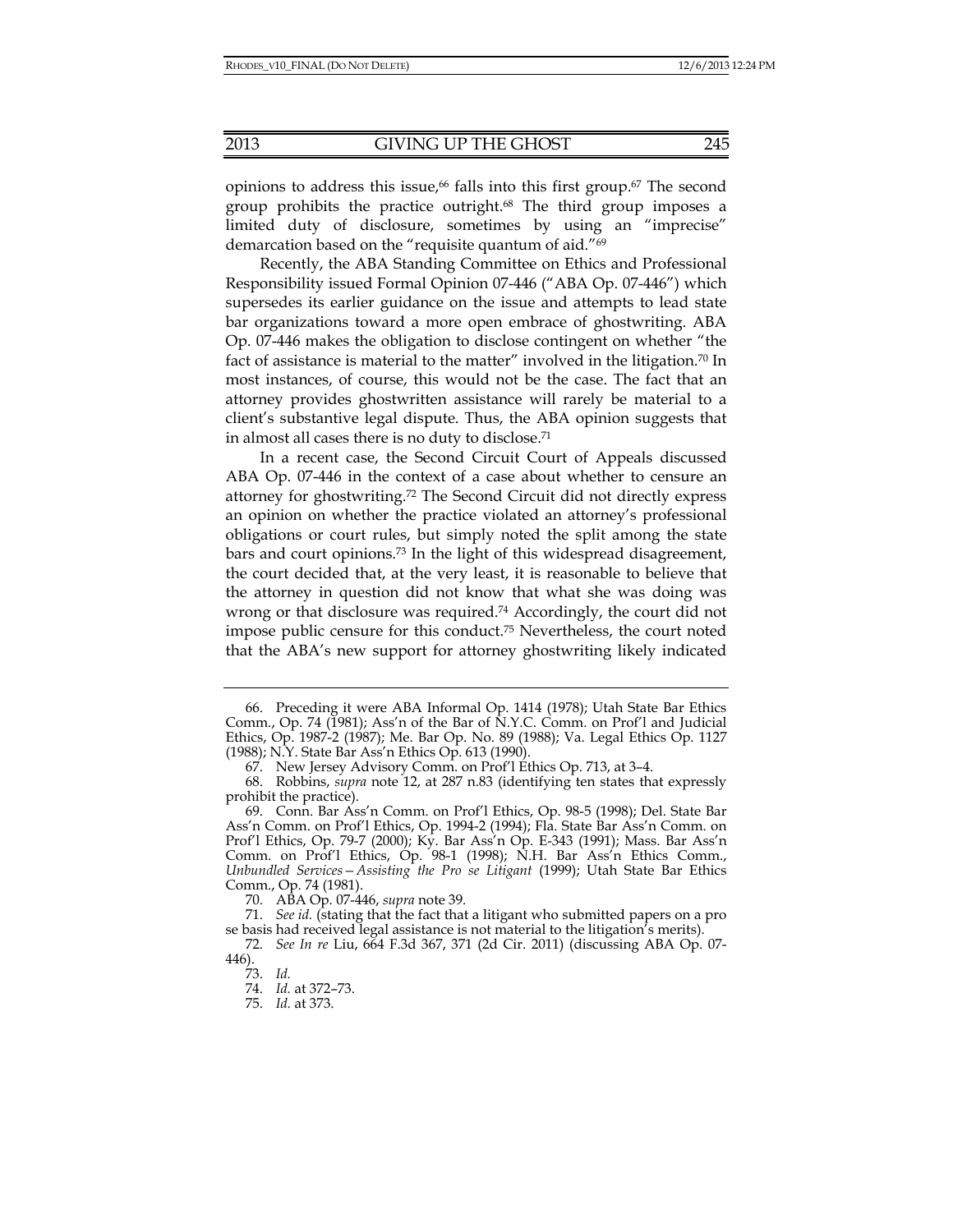the future direction of the debate.76 "Because most states look to the ABA Model Rules when adopting and amending their own rules of professional conduct, the coming years may see a number of courts and states take a more relaxed stance on ghostwriting."77

While the Second Circuit opinion suggests a possible rapprochement between the courts and state bars over the issue of ghostwriting, a recent ethics opinion by the Florida State Bar Association suggests a different course for the future.78 In 1999, the Florida Bar Association Committee on Professional Ethics sent inquiries to county court judges in the State regarding an earlier bar ethics opinion defending ghostwriting.79 The earlier opinion stated that "[i]t is not uncommon for a lawyer to offer limited services in assisting a party in the drafting of papers while stopping short of representing the party as attorney of record. Under these circumstances, there is no ethical impropriety if the attorney fails to sign the pleadings."80 Almost unanimously, the county court judges responded that the permissive stance toward "ghosted pleadings" should be reversed.<sup>81</sup> In response, the Florida Bar issued a Reconsideration of Florida Opinion 79-7, requiring that "[a]ny pleadings or other papers prepared by an attorney for a *pro se* litigant and filed with the court must indicate 'Prepared with the Assistance of Counsel.'"82

The Florida county court judges offered various reasons why they believed the practice of ghostwriting should end or at least be modified to include some form of disclosure. Several of them believed that the practice simply did not help pro se litigants.83 These judges reported that the pro se litigants who receive this limited assistance of counsel come before the court with (poorly-drafted) documents they do not understand and cannot adequately explain.84 This, of course, is a

81. *Id.*

82. *Id.*

 83. *See, e.g.*, Letter of Charles G. Cofer, County Court Judge, Duval County, Florida, to Elizabeth Tarbert, Florida Bar Ethics Counsel (March 9, 1999) [hereinafter Cofer Letter] (on file with author); Letter of Michael Samuels, County Court Judge, Dade County, Florida, to Elizabeth Tarbert, Florida Bar Ethics Counsel (March 3, 1999) [hereinafter Samuels Letter] (on file with author).

 84. *See* Samuels Letter, *supra* note 82; Schwartz Letter, *supra* note 51 (complaining of pro se litigants who "come before the court [and] are not properly prepared and have not been properly counseled and often have filed

 <sup>76.</sup> *Id.* at 371.

 <sup>77.</sup> Robbins, *supra* note 12, at 290.

 <sup>78.</sup> *See* Florida Op. 79-7, *supra* note 13 (requiring all documents prepared with assistance of counsel and filed with the court to clearly reflect the participation of an attorney).

 <sup>79.</sup> *Id.*

 <sup>80.</sup> *Id.* (excerpting the original Florida Op. 79-7).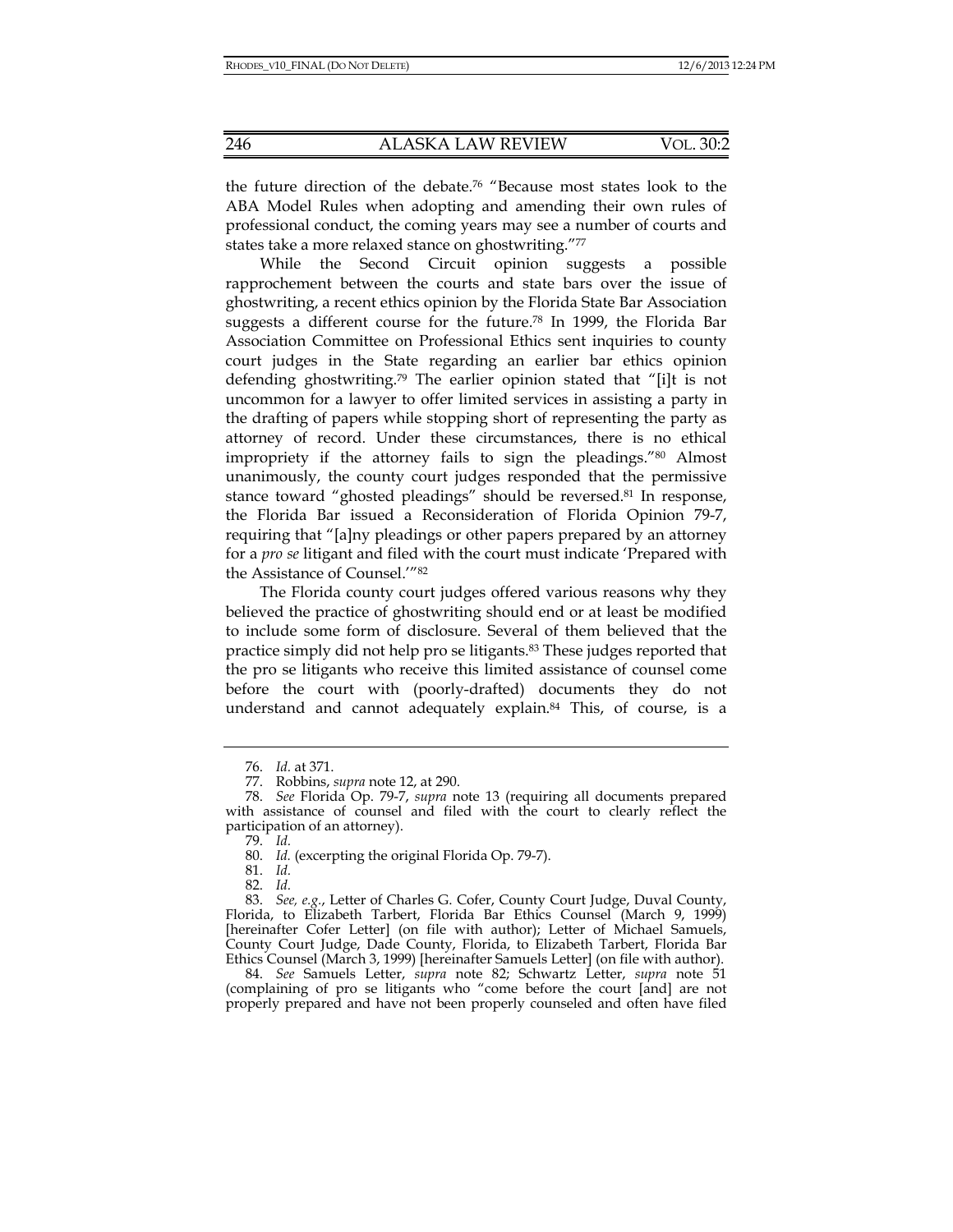criticism of unbundled legal services in general, not only of undisclosed assistance. From the perspective of one county judge, however, the problem with ghostwriting is that it undermines the court's ability "to monitor any abuses of the privilege which members of the bar have to assist *pro se* litigants."85 Although this judge reported that the unbundled assistance of attorneys often results "in individuals coming before [him] who have either misconstrued the advice given to them, or who have insufficient understanding of the advice to apply it appropriately in a courtroom setting," he did not reject such assistance outright.86 Instead, he suggested that attorneys who help prepare the filings of pro se litigants should disclose that they have done so by appending a short statement to that effect and including the attorney's state bar number.87 This disclosure would simultaneously enable the court to monitor for apparent abuses and discourage such abuses by the sheer fact that such monitoring is possible.

Due in part to responses of the county judges, the Florida Bar Association decided that the theoretical benefits of attorney ghostwriting were outweighed by its costs.88 Florida Opinion 79-7 (Reconsideration) is the only state bar opinion to reverse an earlier opinion based on the opinions of judicial actors. To some extent, judges who reject ghostwriting may be expressing their rather austere view of professional ethics without adequate concern for how the legal needs of low-income persons are going to be met.<sup>89</sup> However, for many judges, "the effect of ghost-writing on the operation of [the c]ourt cannot be overemphasized."90 From this perspective, the problem with ghostwriting is that it fails to do the very thing that proponents of the practice use to justify it: give pro se litigants more effective access to justice.

## **III. ALASKA OP. 93-1 AND PRO SE ACCOMMODATION IN THE ALASKA COURTS**

The story of Florida Op. 79-7 is instructive for thinking about how the Alaska Bar Association could revisit many of the arguments of

improper or inaccurate pleadings")

 <sup>85.</sup> *See* Cofer Letter, *supra* note 82.

 <sup>86.</sup> *Id.*

 <sup>87.</sup> *Id.*

 <sup>88.</sup> Florida Op. 79-7, *supra* note 13.

 <sup>89.</sup> *See In re* Mungo, 305 B.R. 762, 769 (Bankr. D.S.C. 2003) (emphasizing that ghostwriting is an act of "misrepresentation that violates an attorney's duty and professional responsibility to provide the utmost candor toward the Court").

 <sup>90.</sup> *Id.* at 770.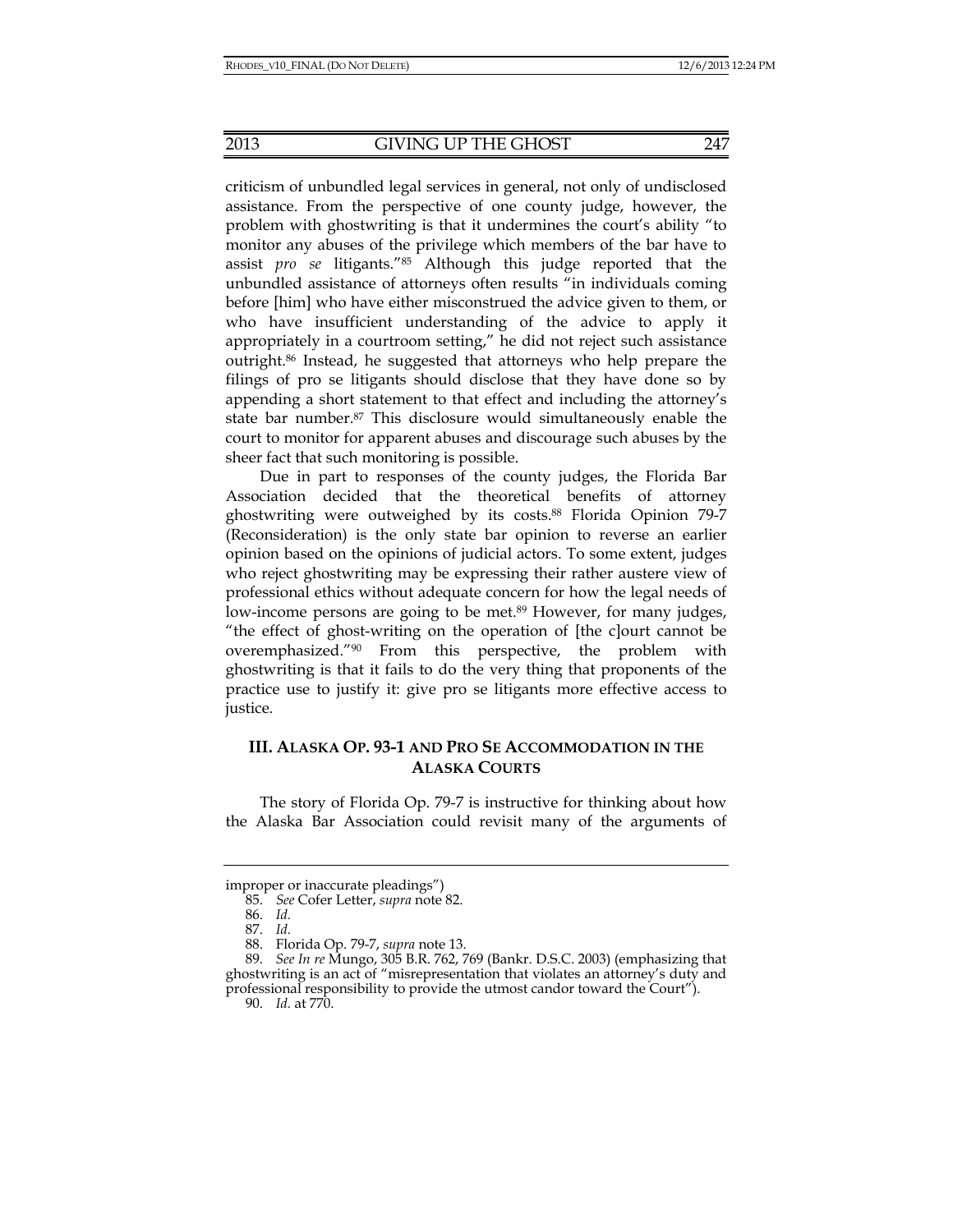Alaska Op. 93-1. Pro se litigants who pay an attorney for an unbundled service must ultimately come before a judge and argue their cases. Some critics of ghostwriting worry that pro se litigants who have benefitted from the assistance of an attorney will have an unfair advantage in relation to the opposing (represented) party because the pro se litigant will receive both judicial leniency and professional help. It is possible, however, that the situation could be quite the opposite. If a pro se litigant presents ghostwritten documents, it could just as easily lead a judge to withdraw prematurely the kinds of special consideration that pro se litigants might require. Ghostwriting might confuse a judge's already quite complicated task of discerning how to balance a pro se litigant's needs with the judge's obligation to remain impartial.<sup>91</sup>

Alaska Op. 93-1 was conceived at a time when the Alaska courts were in the midst of their own effort to define how they would address the particular needs of pro se litigants while preserving the impartiality of the judicial forum. Following the Supreme Court's decision in *Haines v. Kerner*, 92 which established a generous pleading standard for pro se litigants, the Alaska Supreme Court issued several opinions in the 1980s that continue to shape how Alaska judges manage these litigants.93 In *Breck v. Ulmer*,94 the Alaska Supreme Court followed *Haines* by declaring that judges must hold "the pleadings of *pro se* litigants . . . to less stringent standards than those of lawyers."95 *Breck* established a framework in which pro se litigants would not only receive special consideration and guidance at the pleading stage, but also on procedural matters that arise over the course of litigation. The *Breck* court also determined that judges have a special obligation to inform pro se litigants "of the proper procedure for the action he or she is obviously attempting to accomplish."96

The Alaska Supreme Court was aware that such a regime of judicial

 <sup>91.</sup> With pro se litigants, as with under-performing lawyers, the judge must sometimes simply watch as the unskilled party goes down in flames regardless of the potential, but unsuccessfully articulated, merits of his case. *See* Burks v. State, 748 P.2d 1178, 1183 (Alaska Ct. App. 1988) (Coats, J., dissenting) (commenting on the pro se party's right "to represent himself regardless of how bad an idea that might be for him").

 <sup>92. 404</sup> U.S. 519 (1972).

 <sup>93.</sup> *Id.* at 520 (stating that the court will hold the pleadings of pro se litigants "to less stringent standards than formal pleadings drafted by lawyers"). *See also* Fed. Express Corp. v. Holowecki, 552 U.S. 389, 402 (2008) ("Even in the formal litigation context, pro se litigants are held to a lesser pleading standard than other parties."); Estelle v. Gamble, 429 U.S. 97, 106 (1976) ("The handwritten pro se document is to be liberally construed.").

 <sup>94. 745</sup> P.2d 66 (Alaska 1987).

 <sup>95.</sup> *Id.* at 75.

 <sup>96.</sup> *Id.*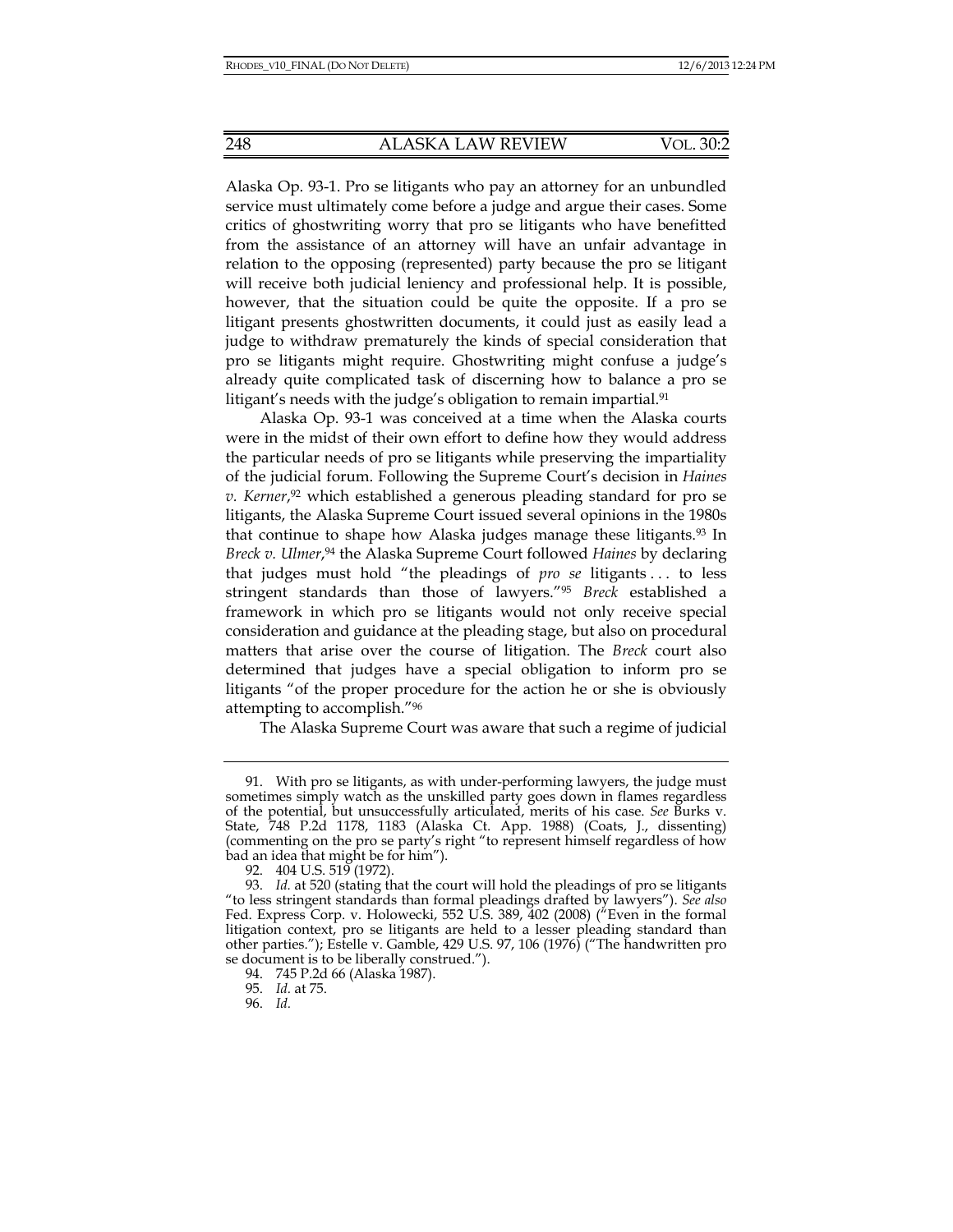generosity would potentially threaten a judge's fundamental obligation to provide an impartial forum for the consideration of all litigants' claims. Therefore, in *Bauman v. State, Division of Family & Youth Services*, 97 the court limited the holding in *Breck* by declaring that "to instruct a pro se litigant as to each step in litigating a claim would compromise the court's impartiality in deciding the case by forcing the judge to act as an advocate for one side."98 *Bauman* required a litigant to make a genuine effort to learn and comply with procedural requirements before the court would extend leniency.<sup>99</sup> Yet the court also provided the judge significant discretion on how much guidance to offer a pro se litigant.100

Alaska Op. 93-1 makes no direct mention of the struggle of Alaska courts to deal with the rise of pro se litigants. However, implicit in most defenses of attorney ghostwriting is the claim that such undisclosed assistance will actually help those clients in the courts.101 As one proponent of ghostwriting puts the issue, "[p]ermitting ghostwriting so that complaints are adequately crafted levels the playing field. It also streamlines the litigation process by clarifying the issues and reducing the number of dispositive motions and responses."102 Alaska Op. 93-1 expresses confidence that ghostwriting will not foster unfairness, but is otherwise silent on how the practice will affect the administration of justice.

As noted above, the major defense of attorney ghostwriting is that, despite relatively widespread condemnation by judges, the practice will do no harm and will positively benefit pro se plaintiffs and courts. Proponents offer little evidence of these proposed benefits and usually rest their case on general claims: for example, that ghostwriting will "streamlin[e] the litigation process by clarifying the issues and reducing the number of dispositive motions and responses."103 There is preliminary evidence, however, that unbundled legal services provide little benefit to low-income clients.104 For this reason, proponents of the

 <sup>97. 768</sup> P.2d 1097 (Alaska 1989).

 <sup>98.</sup> *Id.* at 1099.

 <sup>99.</sup> *Id.*

 <sup>100.</sup> *See* Shooshanian v. Dire, 237 P.3d 618, 622 (Alaska 2010) ("We review for abuse of discretion . . . decisions about guidance to a pro se litigant.").

 <sup>101.</sup> Goldschmidt, *supra* note 41, at 1158.

 <sup>102.</sup> *Id.*

 <sup>103.</sup> *Id.*

 <sup>104.</sup> *See* Steinberg, *supra* note 10, at 490–95. Steinberg understandably goes to great lengths to emphasize the limitations of her study, and minimize its ultimate significance, but nonetheless concludes by encouraging an increase in full-service representation (or at least new experiments in unbundled services). *Id.* at 496–97, 500.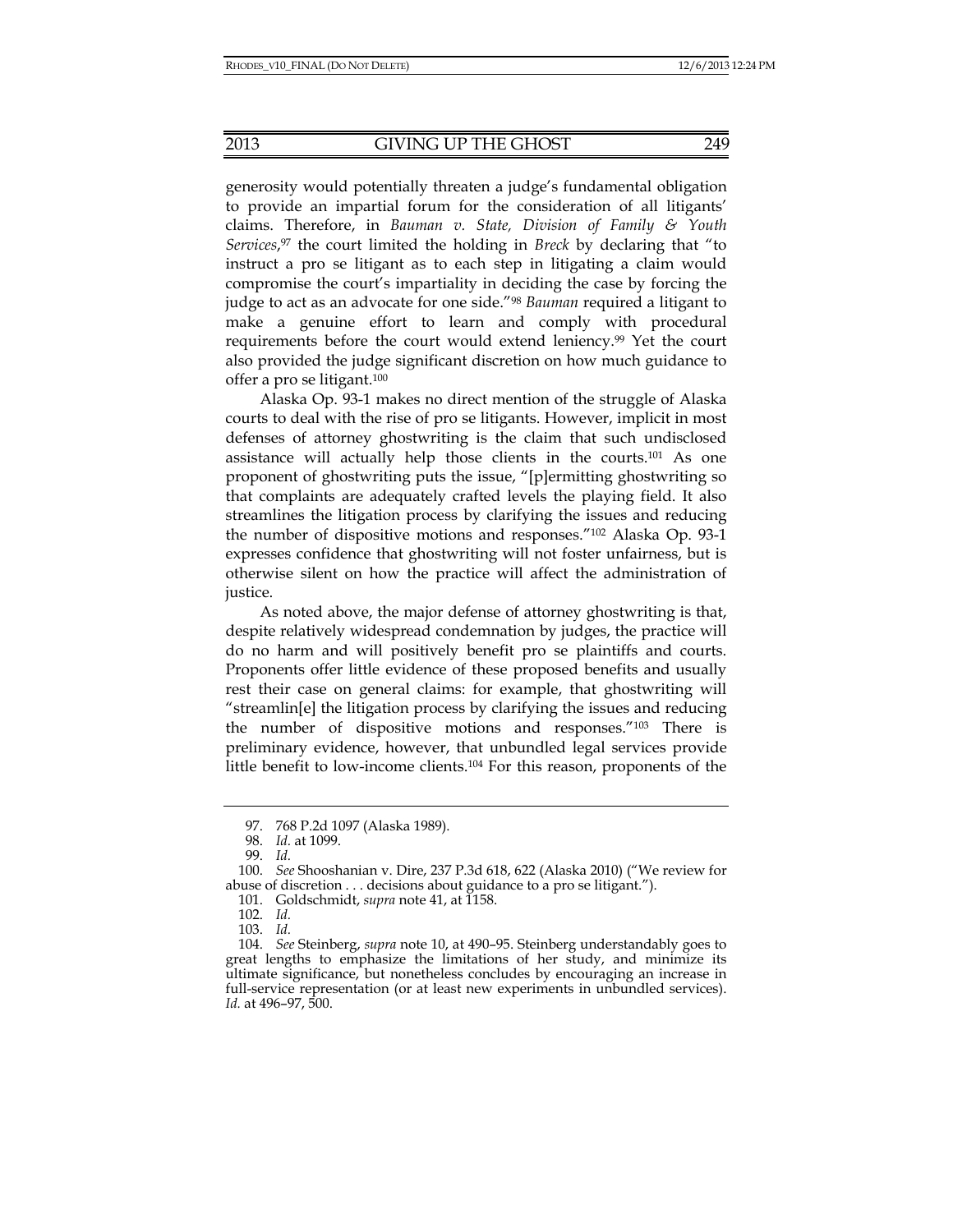practice tend to focus their arguments on the idea that the harms of ghostwriting are unfounded.

Alaska Op. 93-1 adopts a view shared by many proponents, which is that ghostwritten filings will be obvious to the judge, who may then adjust his treatment of the pro se litigant accordingly.105 In a recent opinion, the ABA Standing Committee on Ethics and Professional Responsibility wholeheartedly endorsed this view by incorporating a lengthy passage from an article by one of ghostwriting's principal proponents.106 The passage is worth quoting at length, both because it is crucial to the ABA's argument and because it expresses the view adopted in part by Alaska Op. 93-1:107

Practically speaking . . . ghostwriting is obvious from the face of the legal papers filed, a fact that prompts objections to ghostwriting in the first place. . . . Thus, where the court sees the higher quality of the pleadings, there is no reason to apply any liberality in construction because liberality is, by definition, only necessary where pleadings are obscure. If the pleading can be clearly understood, but an essential fact or element is missing, neither an attorney-drafted nor a pro se-drafted complaint should survive the motions. A court that refuses to dismiss or enter summary judgment against a non ghostwritten pro se pleading that lacks essential facts or elements commits reversible error in the same manner as if it refuses to deny such dispositive motions against an attorneydrafted complaint.108

The ABA's argument is premised on two crucial assumptions. First, it assumes that ghostwriting is always (or at least usually) obvious "from the face of the legal papers."109 Second, it assumes that a judge will competently manage a case regardless of whether or not she perceives a ghostwritten product.

That ghostwriting is facially obvious is undoubtedly true in most

 <sup>105.</sup> *See* Goldschmidt, *supra* note 41, at 1157 (suggesting that ghostwriting will be obvious in the higher quality of pleadings, so the court will not have a reason to construe such pleadings liberally).

 <sup>106.</sup> ABA Op. 07-446, *supra* note 39, at 3.

 <sup>107.</sup> *See* Alaska Op. 93-1, *supra* note 1, at n.2 (The opinion notes "that judges are usually able to discern when a pro se litigant has received the assistance of counsel in preparing or drafting pleadings. In that event, the Committee believes that any preferential treatment otherwise afforded the litigant will likely be tempered, if not overlooked."). Indeed, Goldschmidt cites part of this footnote in support of his view. Goldschmidt, *supra* note 41, at 1157 n.68.

 <sup>108.</sup> Goldschmidt, *supra* note 41, at 1157–58 (citation omitted).

 <sup>109.</sup> ABA Op. 07-446, *supra* note 39, at 3.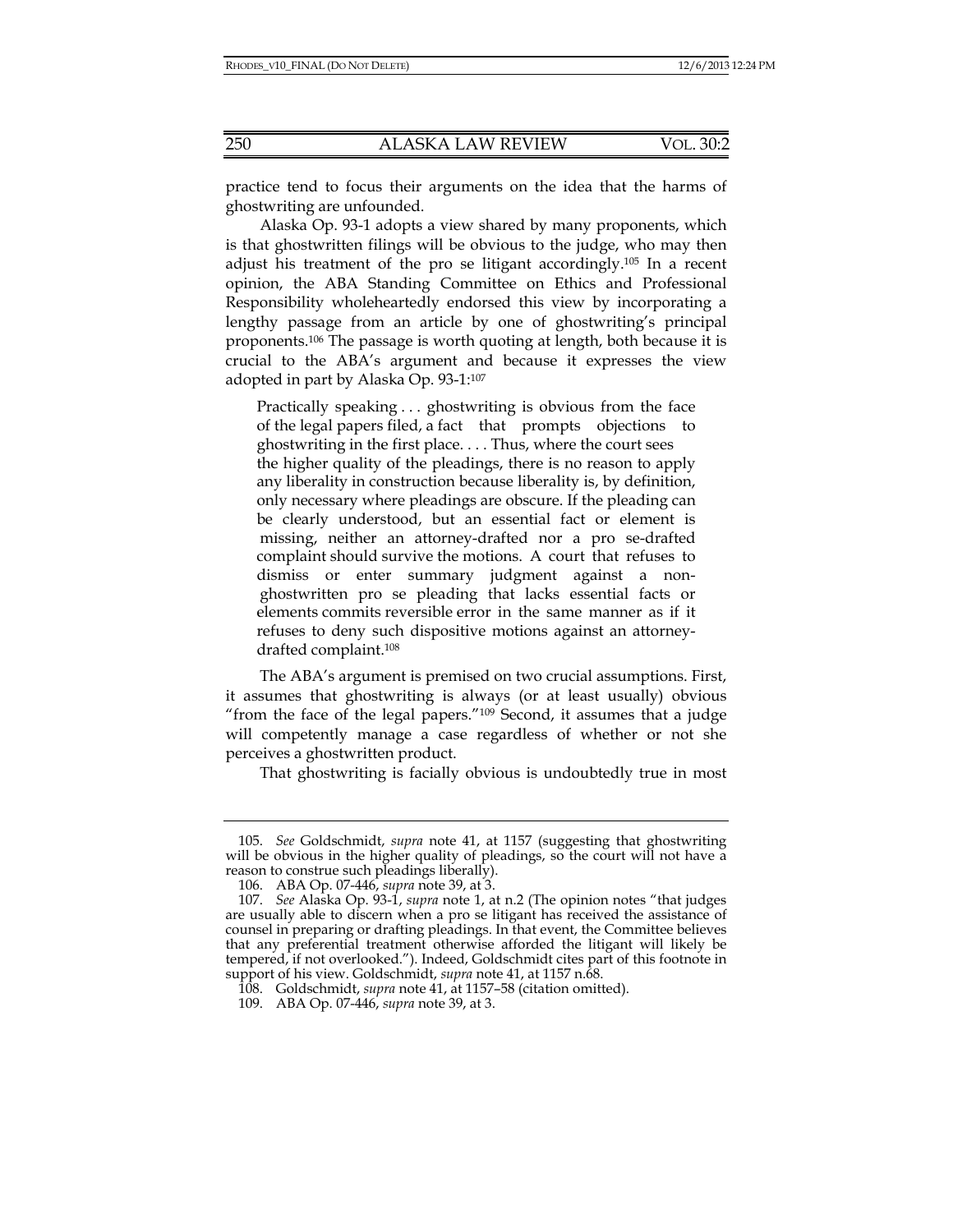cases, especially where the pro se litigant is marginally literate<sup>110</sup> or has not availed himself of any technical legal assistance whatsoever. However, an alternative and increasingly likely case is not hard to imagine. If the number of reasonably well-educated pro se litigants who are motivated by beliefs and desires other than the hard necessities of poverty111 continues to rise, and they are resourced by increasingly wellfunded legal self-help centers and do-it-yourself websites, then these litigants might reasonably produce filings that have the look and feel of a "lawyerly" product.

This possible alternative becomes even more plausible when one considers the relative quality (or lack thereof) of many attorneyproduced pleadings. Even a modest amount of experience with the sorts of pleadings often filed with the courts teaches that attorneys often produce pleadings that are confused and confusing.112 Whether due to rushed circumstances or marginal competence, many attorneys produce documents that "on their face" could be mistaken for the products of intelligent non-lawyers who have acquired some rudimentary facility with legal language, probably through the imitation of statements found in similar documents.113 Against this background, it is not hard to imagine a pro se litigant who is able to feign legal knowledge sufficient to produce a passable brief.114 The significance of this possibility is that it

I dare say that an ingenious actuary might find upon irrefragable computation that in general loss of time, misprision of judges, consequent appeals, discouragement of suitors and the like, the annual loss to our country through bad pleadings equaled the cost of four new battleships, or complete refashioning of primary education.

GERARD GUNTHER, LEARNED HAND: THE MAN AND THE JUDGE 123 (2010).

 <sup>110.</sup> *See* Alteneder, *supra* note 24, at 5–8 (discussing the challenge of marginal literacy for Alaska courts).

 <sup>111.</sup> *See* Swank, *supra* note 28, at 1574 (noting various reasons for the growth of pro se litigation, including increased literacy rates and education, mistrust of the legal system, a desire to avoid legal fees, do-it-yourself-ism, and a belief that many forms of litigation have been sufficiently simplified) (citations omitted).

 <sup>112.</sup> What Judge Learned Hand had to say about this matter in 1921 is doubtlessly true today:

 <sup>113.</sup> A long history of "jailhouse" lawyering has taught that non-lawyers, given time, determination, and some resources, can produce what look like the products of low-level (or even not-so-low-level) lawyers. *See* Ellis v. Maine, 448 F.2d 1325, 1328 (1st Cir. 1971) (recognizing that sometimes pro se litigants who claim complete ignorance of the law present briefs written by someone with legal knowledge but not certified by the bar).

 <sup>114.</sup> *See id.* ("In a growing number of petitions . . . the Petitioner . . . presents a brief which, however insufficient, was manifestly written by someone with some legal knowledge."). Here, contrary to Goldschmidt's use of this case, the "someone with some legal knowledge" could easily be a smart pro se litigant who took advantage of the resources in his local court's litigation self-help center. *But see* Goldschmidt, *supra* note 41, at 1157 n.68 (using the same quote to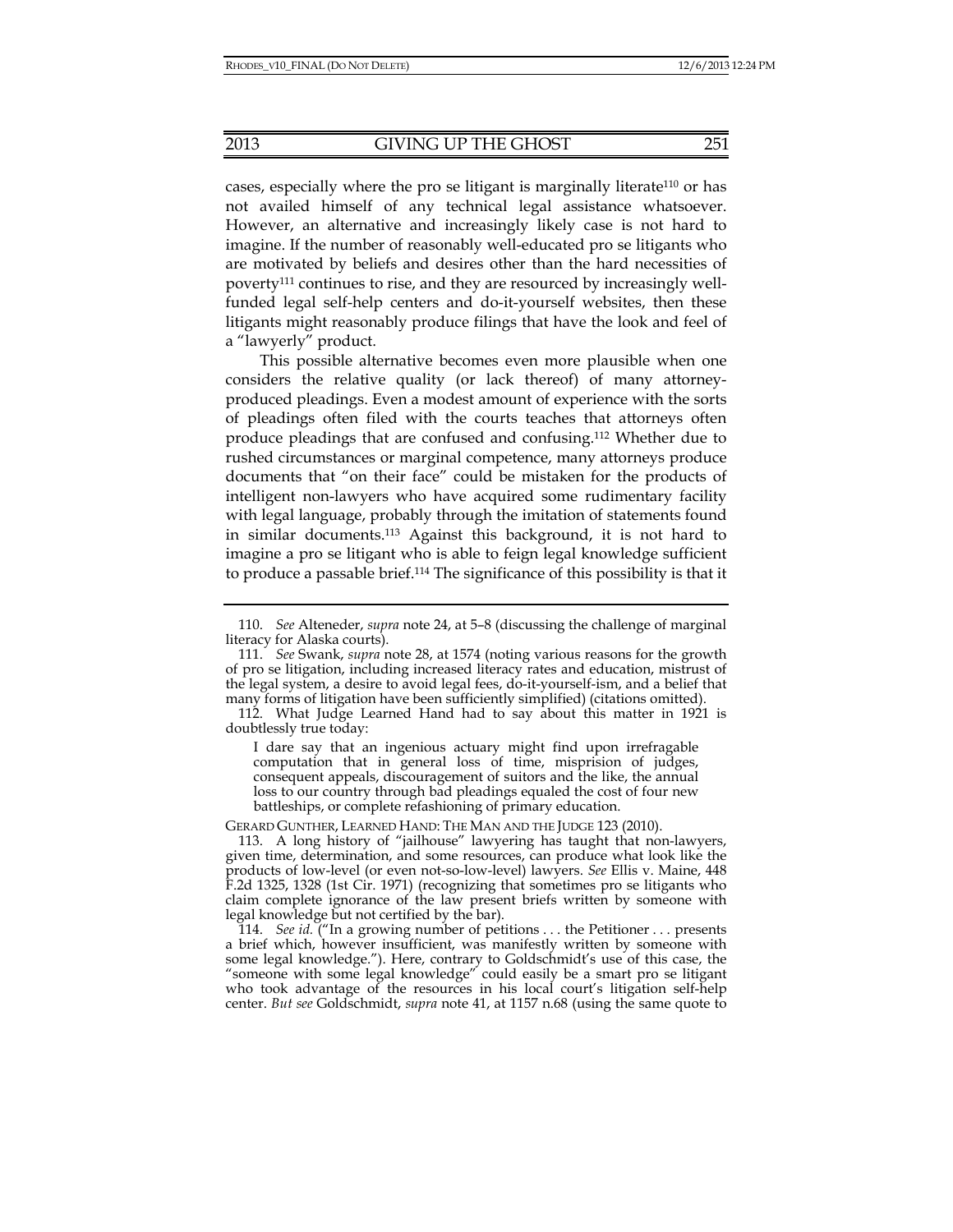makes a competent pro se pleading seem to the judge like it is based on genuine legal understanding when it is not. This misapprehension would then threaten to obfuscate the very basis of the judge's generous treatment of pro se litigants: a recognition of the "categorical disparity between the [unrepresented and represented] parties' abilities to obtain a just resolution to their dispute."115 If the judge determines that she is dealing with a legally sophisticated pro se litigant, then she is potentially going to afford that litigant less leeway later in the litigation process, especially in dispositive motions and responses or in the associated hearings.

This leads to the second major assumption: that a judge's perception of a ghostwritten product will have no adverse effects on the judge's management of the case. Proponents argue that competent, or mostly competent, pleadings will require no special leniency whether they are produced by a pro se litigant or an attorney.116 Professor Jona Goldschmidt, of Loyola University Chicago, defends this argument by interpreting the liberal pleading standard for pro se litigants announced in *Haines v. Kerner*117 as essentially no different than the standard previously announced for represented litigants in *Conley v. Gibson*. 118 On this view, despite the plain language in the *Haines* decision that the Court holds the pleadings of pro se litigants "to less stringent standards than formal pleadings drafted by lawyers,"119 the difference in practice between the generosity appropriately extended to inadequate pleadings by represented *or* unrepresented parties is negligible.120 Goldschmidt

support the proposition a court can discern a lawyer's hand in drafting legal documents).

 <sup>115.</sup> *See* Jacobsen v. Filler, 790 F.2d 1362, 1369 (9th Cir. 1985) (Reinhardt, J., dissenting) (cited in Cynthia Gray, *Reaching Out or Overreaching: Judicial Ethics and Self-Represented Litigants*, 27 J. NAT'L ASS'N ADMIN. L. JUDICIARY 97, 103 n.15 (2007)).

 <sup>116.</sup> *See* Goldschmidt, *supra* note 41, at 1157 (discussing the lack of necessity for leniency where pleadings are of higher quality).

 <sup>117. 404</sup> U.S. 519, 520 (1972) (per curiam).

 <sup>118.</sup> *See* Goldschmidt, *supra* note 41, at 1155 ("[A]ll pleadings, pro se or otherwise, are entitled to the liberal pleading rules of Conley v. Gibson"); Conley v. Gibson, 355 U.S. 41, 45–46 (1957) (holding a complaint may not be dismissed for failure to state a claim unless "it appears beyond doubt that the plaintiff can prove no set of facts in support of his claim which would entitle him to relief").

 <sup>119.</sup> *Haines*, 404 U.S. at 520.

 <sup>120.</sup> Goldschmidt, *supra* note 41, at 1155. There is recent evidence that after the Supreme Court's decision in *Ashcroft v. Iqbal*, 556 U.S. 662 (2009), there has been a substantial increase in the rate of dismissal of pro se complaints. *See* Patricia W. Hatamyar, *The Tao of Pleading: Do Twombly and Iqbal Matter Empirically?*, 59 AM. U. L. REV. 553, 615 (2010) (observing a substantially greater increase in the rate of dismissal of pro se suits than represented suits post-Iqbal).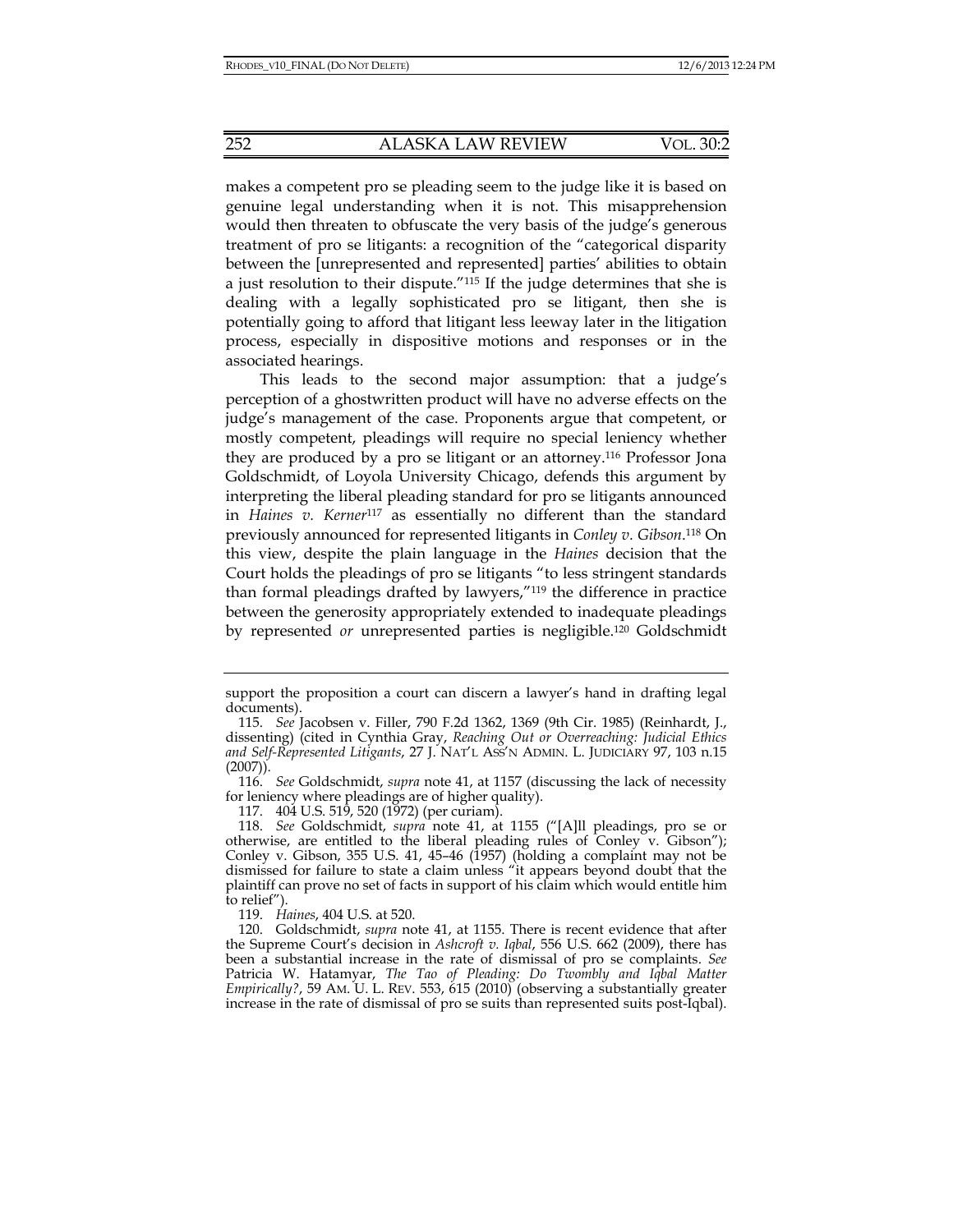argues:

If the pleading can be clearly understood, but an essential fact or element is missing, neither an attorney-drafted nor a pro sedrafted complaint should survive the motions. A court that refuses to dismiss or enter summary judgment against a nonghostwritten pro se pleading that lacks essential facts or elements commits reversible error . . . .121

The implication of this line of argument is that a judge's duty to extend special consideration to a pro se litigant essentially ends if that litigant's pleadings rise to a certain level of adequacy. An adequately crafted pleading "levels the playing field" such that a judge may withdraw her solicitude for the pro se litigant and adopt a more neutral posture toward the contending litigants.122

This argument is largely persuasive, though it contradicts the plain language (borrowed from *Haines*) that courts use to describe their approach to pro se pleadings.123 The problem, however, is that the argument is excessively confident about a judge's ability to withdraw solicitude at the pleading stage without curtailing the kinds of lenient treatment that pro se litigants will still deserve under the relevant standards of judicial conduct. The Tenth Circuit, in an opinion otherwise critical of ghostwriting, pointed toward this issue when it stated that "the mere assistance of drafting, especially before a trial court, will not totally obviate some kind of lenient treatment due a substantially pro se litigant."124 The Tenth Circuit did not explain what kind of ongoing

This influence of "plausibility pleading" on pro se complaints strikes at least one commentator as a great threat to the *Haines* regime of special consideration for pro se litigants because it opens the gates for lower court judges to dismiss prima facie "conclusory" claims without doing the extra work of seeing whether they nonetheless put a legal matter at issue. *See* Rory K. Schneider, *Illiberal Construction of Pro Se Pleadings*, 159 U. PA. L. REV. 585, 623 (2011). Schneider identifies potential relief from this problem for pro se litigants in *Erickson v. Pardus*, 551 U.S. 89, 94 (2007) (per curiam), where the Court admonished lower courts for dismissing allegations as conclusory when they were adequate to "put the[] matters in issue." Schneider, *supra*, at 625.

 <sup>121.</sup> Goldschmidt, *supra* note 41, at 1157.

 <sup>122.</sup> *See id.* at 1158 (suggesting that ghostwriting puts parties on a level playing field and streamlines litigation "by clarifying issues and reducing the number of dispositive motions").

 <sup>123.</sup> *See* Schneider, *supra* note 120, at 586–90 (discussing the travails of the court's effort to distinguish between liberal, heightened liberal, and plausibility pleading standards in relation to different classes of litigants and different kinds of cases). One lesson to take away is that such distinctions are extremely complicated to manage in practice.

 <sup>124.</sup> Duran v. Carris, 238 F.3d 1268, 1273 (10th Cir. 2001) (per curiam) (citing Rothermich, *supra* note 26, at 2712).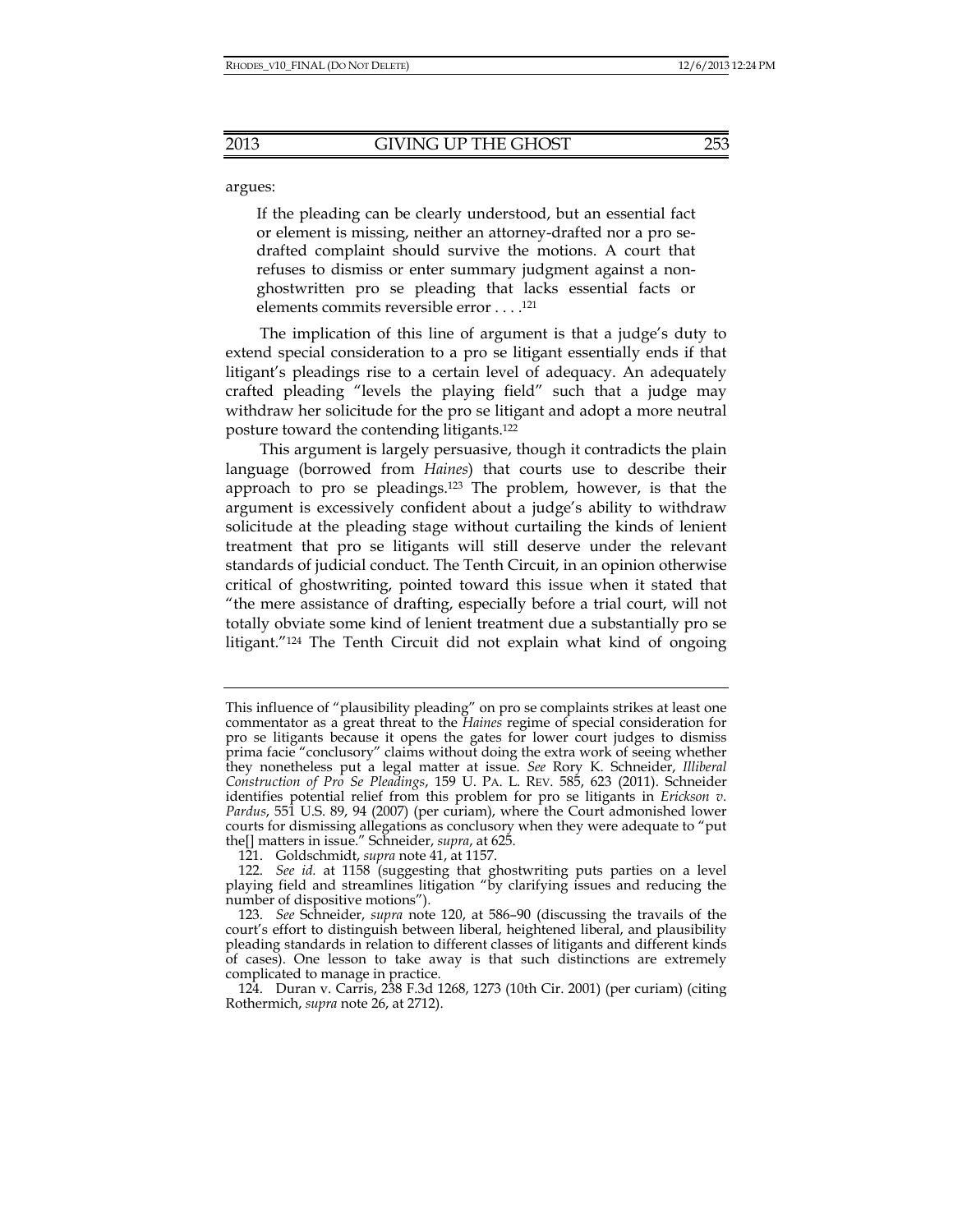lenient treatment would be at issue or how the perception of assistance in drafting would affect it. Perhaps the most important area where pro se litigants will require special treatment is in dispositive motions or hearings after the pleading stage or in preparation for an appeal. It is in these later stages that misperceptions of a pro se litigant's sophistication fostered by attorney ghostwriting may cause potential pitfalls for pro se litigants and the judges who must manage them.

Under Alaska law, a judge's struggle to serve appropriately a pro se litigant only begins with the pleadings. Alaska judges hold "the pleadings of *pro se* litigants . . . to less stringent standards than those of lawyers" but also inform those litigants "of the proper procedure for the action he or she is obviously attempting to accomplish."125 However, as the judge moves from construing pleadings to providing procedural guidance, she labors under the danger identified by the Alaska Supreme Court in *Bauman*: "to instruct a pro se litigant as to each step in litigating a claim would compromise the court's impartiality in deciding the case by forcing the judge to act as an advocate for one side."126 The judge thus shares the predicament of Goldilocks: how to find the amount of solicitude for a pro se litigant that is neither too much, nor too little, but just right. In each case involving a pro se litigant, the judge must consider carefully what the pro se party is attempting to accomplish, why the litigant is failing, and where he is confused or missing the point. The judge must then intervene appropriately (neither too much nor too little). The scope of a judge's duty to provide guidance is a matter of discretion—it changes with every pro se litigant. In each case, a judge must consider the pro se litigant's concrete efforts and actions<sup>127</sup> as well as his relative ability to know and understand the rules of the game he is playing.128 By failing to exercise discretion properly, the judge may commit an injustice against one or the other litigant in the case.129

 <sup>125.</sup> Breck v. Ulmer*,* 745 P.2d 66, 75 (Alaska 1987).

 <sup>126.</sup> Bauman v. State, Div. of Family & Youth Servs., 768 P.2d 1097, 1099 (Alaska 1989).

 <sup>127.</sup> *See, e.g.*, Kaiser v. Sakata, 40 P.3d 800, 804 (Alaska 2002) ("Had Kaiser, as a pro se litigant, made a good faith effort to obtain discovery and informed the court of his difficulties, he might have been entitled to greater guidance from the court regarding the mechanics of the discovery process.").

 <sup>128.</sup> *See* Noey v. Bledsoe, 978 P.2d 1264, 1269–70 (Alaska 1999) (finding that the pro se litigant was sufficiently sophisticated to understand the procedural obligations he was under and take appropriate steps to fulfill them without additional judicial solicitude).

 <sup>129.</sup> *See* Burks v. State, 748 P.2d 1178, 1183 (Alaska Ct. App. 1988) (Coats, J., dissenting) (reasoning that a litigant who was found incapable of representing himself at trial, yet was allowed to do so, was an abuse of discretion by the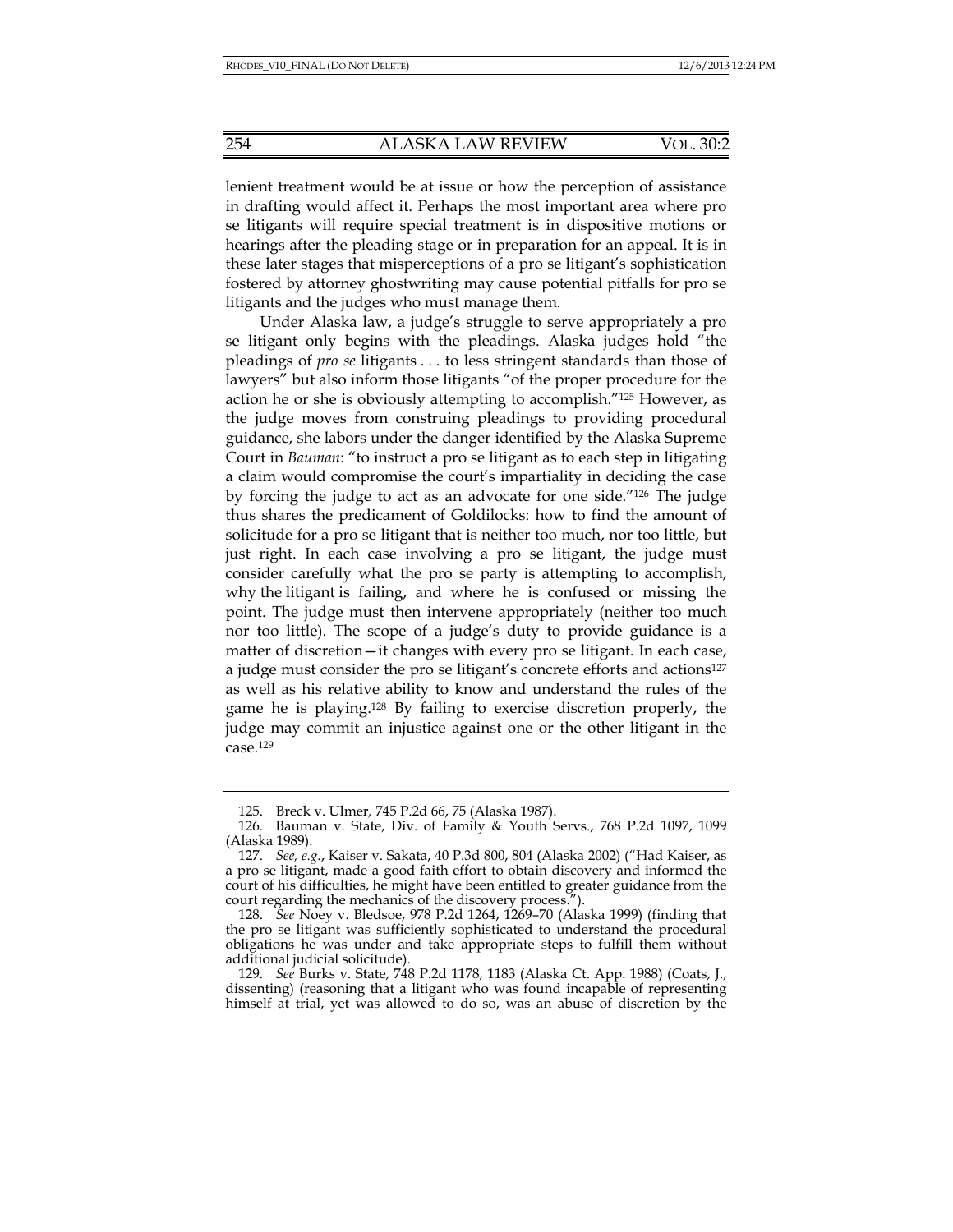The desire to minimize the number of conflicting and confusing signals in this effort to manage appropriately pro se litigants may explain why some Florida judges thought that the simple fact of disclosing attorney assistance would be beneficial in their efforts to serve these litigants.130 No Alaska case addresses this difficulty directly, but an examination of several instances of the appellate review of a trial judge's discretionary treatment of pro se litigants helps clarify the space of potential problems. Consider first *Collins v. Arctic Builders*, 131 where the Alaska Supreme Court ruled that "the superior court must inform a *pro se* litigant of the specific defects in his notice of appeal and give him an opportunity to remedy those defects."132 In this case, the pro se plaintiff attempted to appeal a worker's compensation claim, but failed to comply with several procedural rules.133 The superior court dismissed the claim and the supreme court reversed, declaring that the failure of the lower court to provide procedural allowances was "manifestly unreasonable and thus constitute[d] an abuse of discretion."134 The lower court purportedly dismissed the claim because it believed that to do otherwise would give the pro se litigant an advantage not afforded to the represented party.135 In response, the supreme court stated that it was "not concerned that specificity in pointing out the technical defects in *pro se* pleadings will compromise the superior court's impartiality."136

The key to the decision in *Collins* is that a pro se litigant's efforts to comply with procedural requirements triggers the mandated forms of judicial solicitude.137 The pro se litigant's effort to comply is important because it indicates good faith,<sup>138</sup> while the failure on technicalities indicates that the reason for failure was an inadequate understanding of

court).

 <sup>130.</sup> *See* Florida Op. 79-7, *supra* note 13 (mentioning that judges "believed that disclosure of professional legal assistance would prove beneficial" in cases where a lawyer's help goes beyond merely filling out forms for pro se litigants).

 <sup>131. 957</sup> P.2d 980 (Alaska 1998) (per curiam).

 <sup>132.</sup> *Id.* at 982. The court in *Collins* made this determination under the rule in *Breck v. Ulmer,* 745 P.2d 66, 75 (Alaska 1987), which incorporated the *Haines* standard into Alaska law.

 <sup>133.</sup> *Collins*, 957 P.2d at 981.

 <sup>134.</sup> *Id.* at 982.

 <sup>135.</sup> *Id.*

 <sup>136.</sup> *Id.*

 <sup>137.</sup> *Id.*

 <sup>138.</sup> In *Coffland v. Coffland*, 4 P.3d 317 (Alaska 2000), the court refused to find an abuse of discretion in the trial court's management of a pro se litigant because the litigant failed "to cooperate with the trial court or to request assistance in complying with its orders. A pro se litigant must make some attempt to comply with the court's procedures before receiving the benefit of the court's leniency." *Id.* at 321.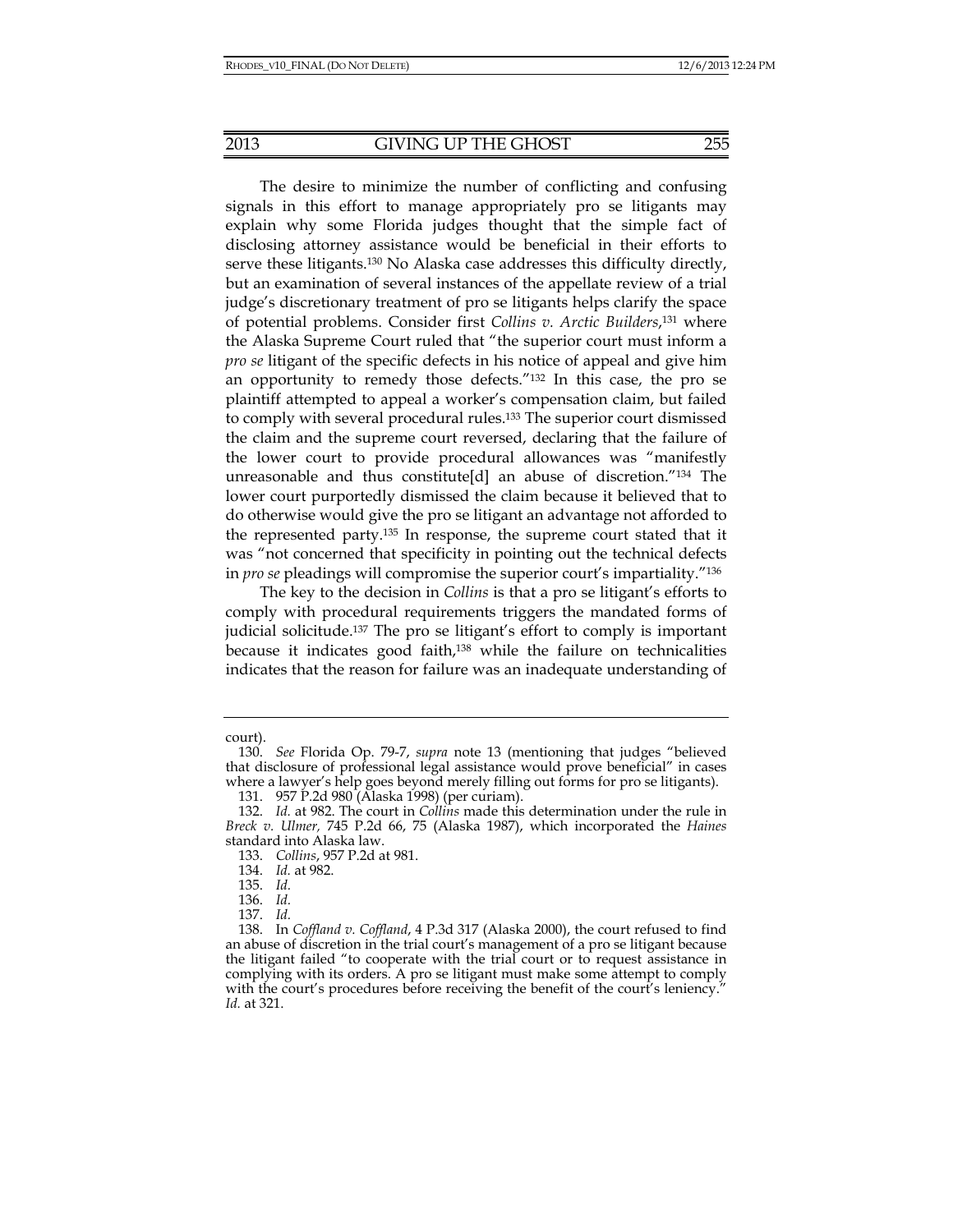procedural requirements rather than an attempt to game the system. In more recent opinions, the Alaska Supreme Court has stressed that a pro se litigant "is expected to make a good faith attempt to comply with judicial procedures and to acquire general familiarity with and attempt to comply with the rules of procedure—absent this effort, [the litigant] may be denied the leniency otherwise afforded pro se litigants."139

The judge's special treatment of pro se litigants is not limited to "pointing out technical defects." In *Worthington v. Worthington*, 140 the supreme court determined that the trial court judge in a child custody modification suit acted within his discretion by providing (or attempting to provide) substantial assistance to the pro se litigants.141 In *Worthington*, the trial judge confronted a pro se litigant who continually responded to crucial questions with "conclusory statements."142 When asked by the litigant what types of evidence the court would like to hear, the judge explained that he required specifics and some statement of relevant facts.143 The judge also summarized in clear terms what he understood the plaintiff to be saying (supposedly, clarifying the litigant's confused claims), provided additional time for testimony, and even asked substantive questions regarding the children's preferences and other related matters.144 On review, the supreme court determined that this kind of assistance—extending well beyond procedural technicalities—borders on an improper compromise of impartiality, but remains within the superior court's appropriate discretion.145

The easy cases under this rule involve litigants who simply do not make an effort to comply with procedural requirements at all. This was the case in *Bauman*, where the court declined "to extend *Breck* to require judges to warn pro se litigants on aspects of procedure when the pro se litigant has failed to at least file a defective pleading."146 The more difficult cases involve a sophisticated litigant whose failure to comply with procedural requirements was actually a combination of footdragging and litigation strategy. In *Noey v. Bledsoe*, 147 for example, the court held that Noey, a "sophisticated pro se litigant,"148 did not deserve

 <sup>139.</sup> Gilbert v. Nina Plaza Condo Ass'n, 64 P.3d 126, 129 (Alaska 2003) (citing Kaiser v. Sakata, 40 P.3d 800, 803 (Alaska 2002)).

 <sup>140.</sup> No. S-13982, 2011 WL 3795532 (Alaska Aug. 24, 2011).

 <sup>141.</sup> *Id.* at \*6.

 <sup>142.</sup> *Id.*

 <sup>143.</sup> *Id.*

 <sup>144.</sup> *Id.*

 <sup>145.</sup> *Id.*

 <sup>146.</sup> Bauman v. State, Div. of Family & Youth Servs., 768 P.2d 1097, 1099 (Alaska 1989).

 <sup>147. 978</sup> P.2d 1264 (Alaska 1999).

 <sup>148.</sup> *Id.* at 1269.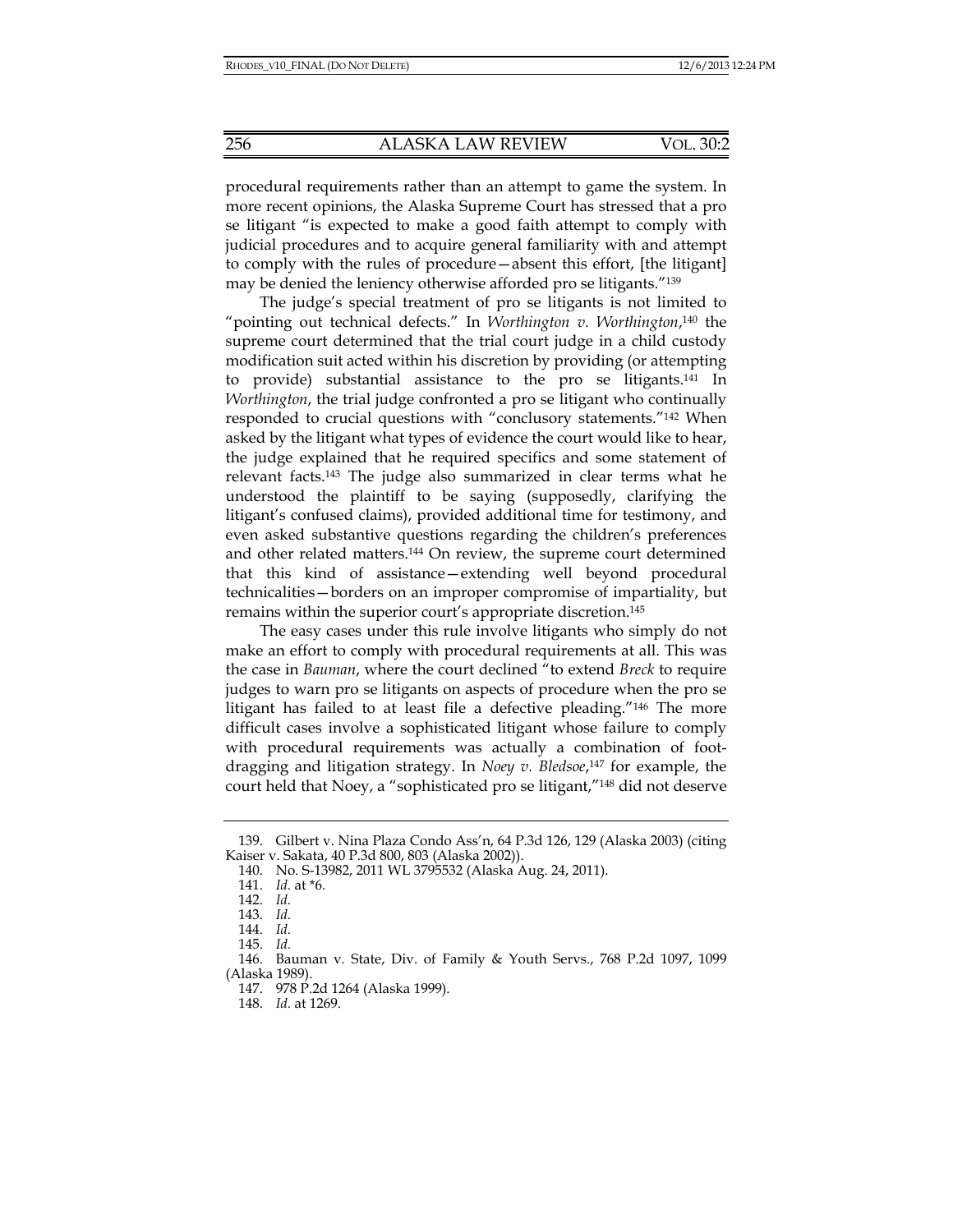procedural leniency for his petition for a stay on the eve of trial. Taken in the abstract, Noey's action seemed paradigmatic of the sort of procedural mishap that the court should accommodate under *Breck*. In this instance, however, the court's judgment of Noey's relative sophistication—exhibited in various ways throughout the litigation process—was influential in determining that he should be held to an

appropriately strict procedural standard.149

Abstracting from the particular facts of *Noey*, one can see the potential for how a judge's mischaracterization of a pro se litigant's sophistication could lead the judge to withdraw leniency when it is truly deserved. Imagine an "educated and articulate" pro se litigant who brings a personal injury suit against the other driver, represented by an attorney, in the wake of a car accident.150 The judge finds the pro se litigant's pleadings confusing, but suggestive of a modicum of legal knowledge. She suspects that the pleadings are "ghostwritten" by an attorney, but is uncertain based on her experience with intelligent laypersons who acquire rudimentary knowledge of legal claims and language, as well as with the relatively low quality of many lawyers' work. Similarly, at trial, the judge finds that the pro se litigant seems to understand many procedural requirements—enough so that she again suspects he was prepped by an attorney prior to trial—but is clearly confused by others. Mixed signals abound. The judge struggles throughout the trial to balance her obligation to explain procedural requirements and make other allowances for the pro se litigant with her obligation to maintain an impartial forum for both parties. She explains some procedural issues at length (though remains unsure about the extent to which the litigant truly understands), while on others she "tempers or overlooks"151 her preferential treatment of the pro se litigant in an effort to be fair to the opposing party's lawyer. She finds the balancing act unnecessarily irritating. On review, the appellate court determines that while her efforts to guide the pro se litigant do not amount to plain error, she should have provided the litigant a "more

 <sup>149.</sup> *Id.* at 1269–70.

 <sup>150.</sup> The hypothetical that follows is based very loosely on *Azimi v. Johns*, 254 P.3d 1054 (Alaska 2011), where the Alaska Supreme Court reviewed a superior court's decision with respect to whether, *inter alia*, the trial court judge was adequately attentive to the needs of the pro se litigant. The description of the litigant as "educated and articulate"—important at trial for determining the ability of the litigant to understand the procedural requirements he was under is found at p. 1066.

 <sup>151.</sup> See Alaska Op. 93-1, *supra* note 1, at 2 n.2 for the view that a judge, suspecting undisclosed assistance from an attorney for a pro se litigant, will temper or "overlook[]" any preferential treatment to the pro se party in the interest of fairness.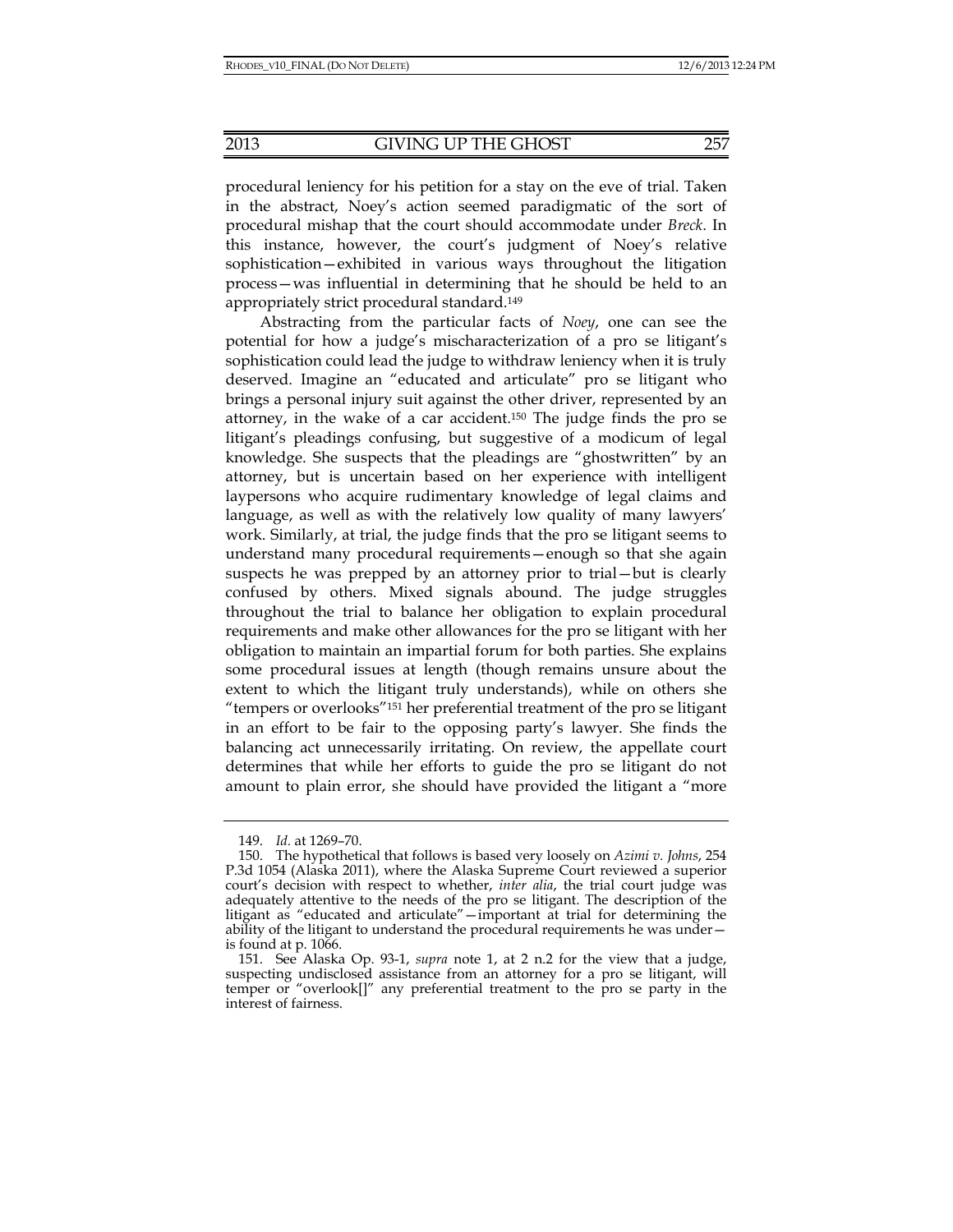complete" explanation of the proper procedures.152

The burden on judicial discretion in these situations is real enough and cannot be adequately addressed by more explicit guidance from the supreme court. Given differences among individual pro se litigants and the cases they bring, the supreme court seems to have decided that the regime of *Breck* modified by *Bauman* is as clear as the guidance for judicial discretion can become without unduly hampering it with more specific rules.153 Much is at stake in the judge's exercise of discretion, both for the judge's effort to do justice on the merits and for the pro se litigant. As the foregoing examination has suggested, the first impressions created by a pro se litigant's ghostwritten pleadings may influence the judge's efforts throughout the subsequent litigation process. The judge's potential mischaracterization of the litigant's sophistication may lead her to draw back the amount of guidance she provides in a way that ultimately harms the litigant's chances of success.

Requiring attorneys who assist otherwise pro se litigants to disclose their assistance is not a comprehensive solution to the challenges confronting judges managing pro se litigants. Such a disclosure will not, for instance, enable a judge accurately to determine how much a pro se litigant truly understands, and thus to judge whether the litigant's inadequate efforts and explanations are evasive tactics or good faith failures. Disclosure will, however, ensure that the judge exercises her discretionary effort to balance solicitude and impartiality in a situation where all of the relevant variables are clear. The judge will not be confronted with conflicting signals about a pro se litigant's actual understanding of his claims and the requirements he is under, nor will the judge be required to guess about the sources of a litigant's knowledge.

#### **IV. ATTORNEY GHOSTWRITING: HIGH COST, LOW REWARD**

One of the most poignant retorts against critics of ghostwriting is that they fail to identify any particular harm that the practice causes to

 <sup>152.</sup> *See Azimi*, 254 P.3d at 1062 ("We agree that the superior court could have provided Azimi with a more complete explanation of the proper procedure . . . [but] we hold that any deficiency in the court's explanation was harmless.").

 <sup>153.</sup> Though this is speculation, it is reasonable to infer this conclusion from the fact that, in *Tracy v. State, Dept. of Health & Soc. Servs*., 279 P.3d 613, 617 (Alaska 2012), where the court requested supplemental briefing on the proper extent of a judge's required solicitude for the needs of a pro se litigant, the court simply reiterated the *Breck* and *Bauman* standards to justify its determination that the lower court did not abuse its discretion by declining to advise plaintiffs on what steps they might have taken to amend their complaint to name a proper defendant.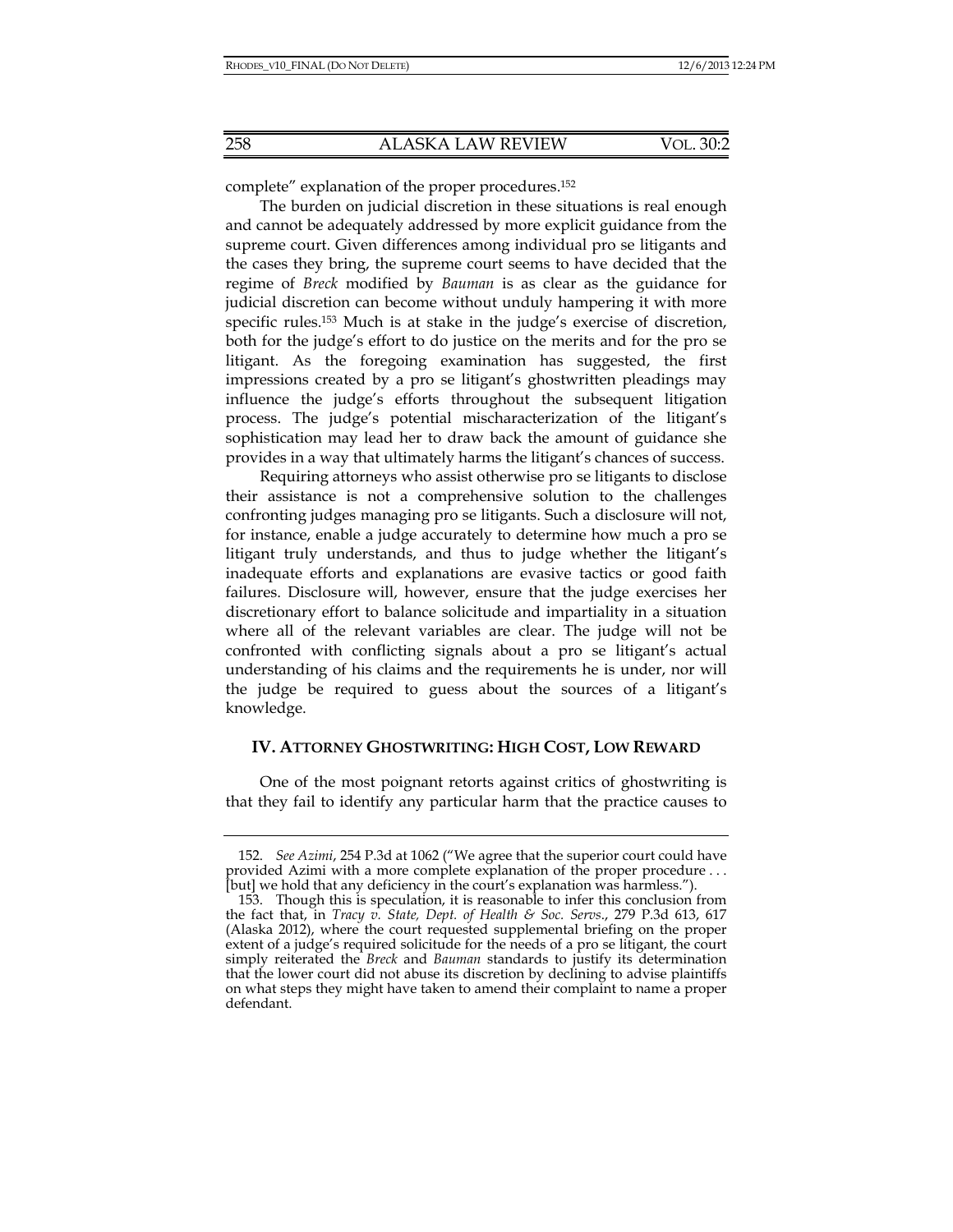the legal profession or the administration of justice.154 The genius of the retort is that it shifts the burden of justification to critics of ghostwriting. For many years, most lawyers have assumed that this kind of disclosure is required by ARPC 3.3 concerning "candor to the tribunal," or under the duty of honesty imposed by ARPC 1.2(d), 4.1, or  $8.4$ (c).<sup>155</sup> As a more general matter, most lawyers assume that norms of disclosure and transparency are deeply embedded in the practice of law, subject only to the duty of protecting a client's confidences or secrets.156 Until recently, few lawyers would have agreed that an attorney's participation in aspects of an ongoing litigation should be concealed from the court.157

The previous sections of this Note have attempted to take seriously the demand by proponents of ghostwriting that its critics identify the harms associated with the practice. The argument thus far has suggested that ghostwriting (1) undermines the transparency that allows the courts and other lawyers to monitor for abuses of the rules of professional conduct, and (2) potentially impairs the efforts of judges to address the needs of pro se litigants. The argument is to some extent speculative, concerned with a future in which unbundled services and pro se litigation are an even greater part of legal practice in the United States. In this respect, however, the argument is on par with most defenses of ghostwriting. The suggested benefits of allowing ghostwriting for lowincome pro se litigants are also largely speculative.158 Most defenses of ghostwriting essentially claim that because the practice has not yet produced any real harm, it should be permitted to continue because it

 <sup>154.</sup> *See generally* Jona Goldschmidt, *An Analysis of Ghostwriting Decisions: Still Searching for the Elusive Harm*, 95 JUDICATURE 78, 10 (2011) (noting "the lack of documented harm to adverse parties in ghostwriting decisions" and the "lack of published cases of documented harm or adversary disadvantage from ghostwriting").

 <sup>155.</sup> ALASKA R. OF PROF'L CONDUCT R. 3.3. *See also* ALASKA R. OF PROF'L CONDUCT R. 1.2(d) ("A lawyer shall not counsel or assist a client to engage in conduct that the lawyer knows is criminal or fraudulent  $\dots$ ,"); ALASKA R. OF PROF'L CONDUCT R. 4.1 (mandating that a lawyer shall not falsely state material facts or law or "fail to disclose a material fact when disclosure is necessary to avoid assisting" a client's criminal or fraudulent act); ALASKA R. OF PROF'L CONDUCT R. 8.4(c) (stating that conduct "involving fraud, dishonesty, deceit, or misrepresentation" constitute acts of professional misconduct).

 <sup>156.</sup> *See* ALASKA R. OF PROF'L CONDUCT R. 1.6 (requiring lawyers to protect client confidences and secrets, unless a client provides informed consent, or the disclosure is necessary to prevent harm, crime, fraud, or injury).

 <sup>157.</sup> *But see* ABA Op. 07-446, *supra* note 39, at 3 (noting that since no reasonable concern exists that a pro se litigant will receive an unfair advantage from "behind-the-scenes" legal assistance, such aid is "immaterial and need not be disclosed").

 <sup>158.</sup> *See* Steinberg, *supra* note 10, at 13 (mentioning evidence that unbundled services in general are providing no demonstrable benefit to pro se litigants).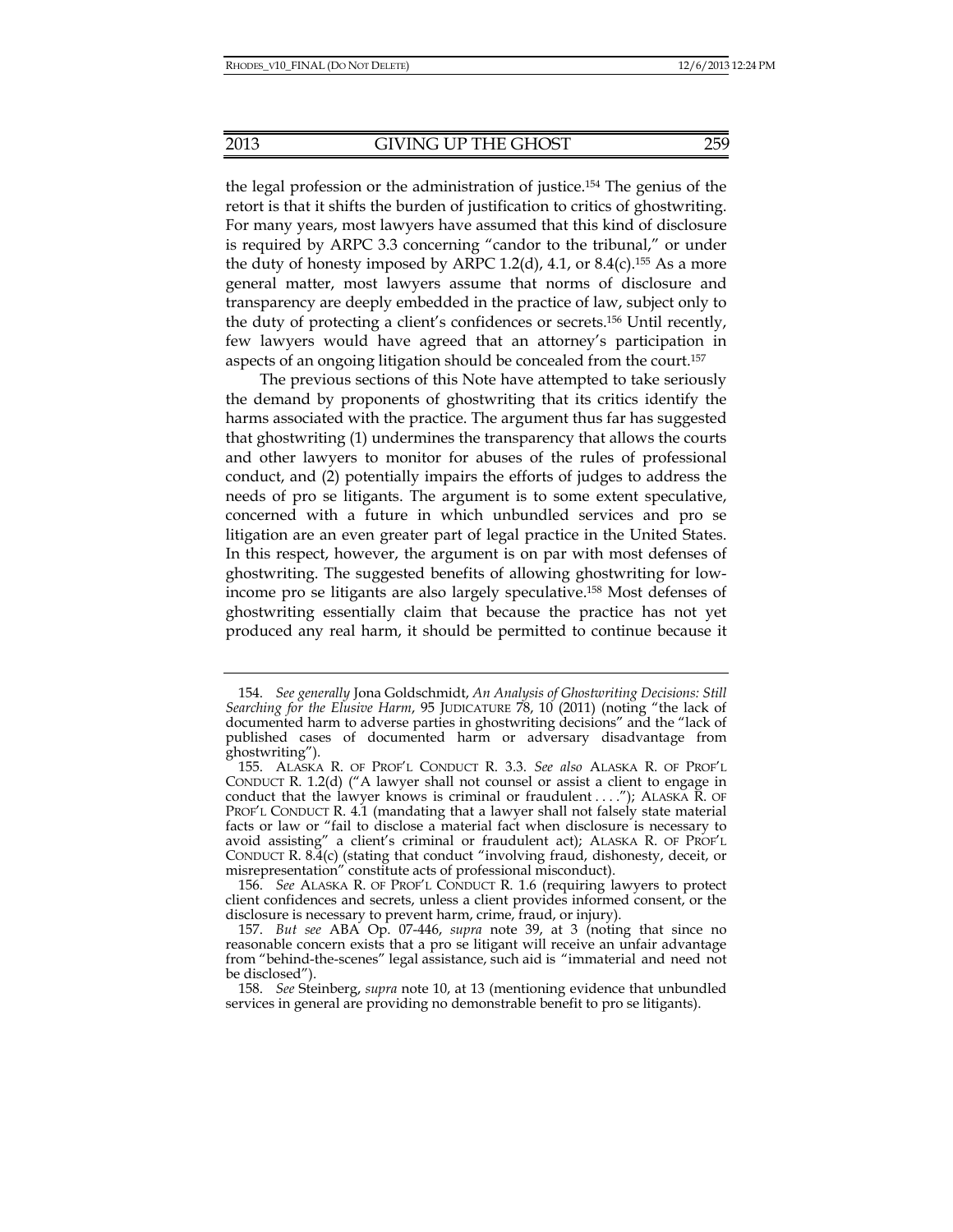*might* improve the prospects of low-income litigants. ABA Op. 07-446 justifies ghostwriting primarily on the idea that it is immaterial to the merits of the litigation and will not provide a pro se litigant an undue advantage.159 The ABA opinion does not, however, seem concerned—as several of the Florida judges were<sup>160</sup>-that ghostwriting will provide cover for incompetent, predatory practices by lawyers who sell their services to low-income individuals and then provide them ineffective assistance.

For the defense of ghostwriting to be fully persuasive, proponents must not simply argue that it is immaterial or innocuous, but actually explain what ghostwriting promises to contribute to the larger aspiration of unbundled services. The defense of ghostwriting can no longer simply be a defense of the basic idea of unbundled services. As noted above, the Alaska debate over unbundled services has been settled in its favor. The question that needs to be addressed is whether ghostwriting adds anything of value to the practice that can outweigh the potential costs. There is no evidence, for instance, that states permitting ghostwriting have a larger number of attorneys providing unbundled or pro bono services. More generally, ghostwriting fosters an atmosphere of suspicious motives. An attorney who refuses to provide limited services unless it is undisclosed would at least seem to be trying to create a situation in which he cannot be held accountable for the quality of his work. Similarly, a client who wants the services of an attorney to remain confidential seems to be trying to game the system by seeking the supposed advantages of proceeding pro se.

Goldschmidt has identified eight reasons why attorneys or their clients may want to conceal their relationship from the court and opposing counsel.161 Framing these concerns in relation to a purported right to confidentiality, he argues that ghostwriting would be appropriate:

(1) where an attorney is a friend of both the pro se litigant and his divorcing spouse or other adversary in a civil dispute; (2) where the attorney may not want the adverse publicity from public knowledge that he represents a particularly unpopular pro se client; (3) where the pro se client knows that the judge in the case and his ghostwriting attorney do not have a good relationship, and he does not want the disclosure to adversely

 <sup>159.</sup> ABA Op. 07-446, *supra* note 39, at 3.

 <sup>160.</sup> *See* Cofer Letter, *supra* note 82 (highlighting the danger of attorneys involving themselves in cases in a limited manner, which can result in pro se litigants misconstruing or misapplying attorney advice).

 <sup>161.</sup> Goldschmidt, *supra* note 41, at 1198.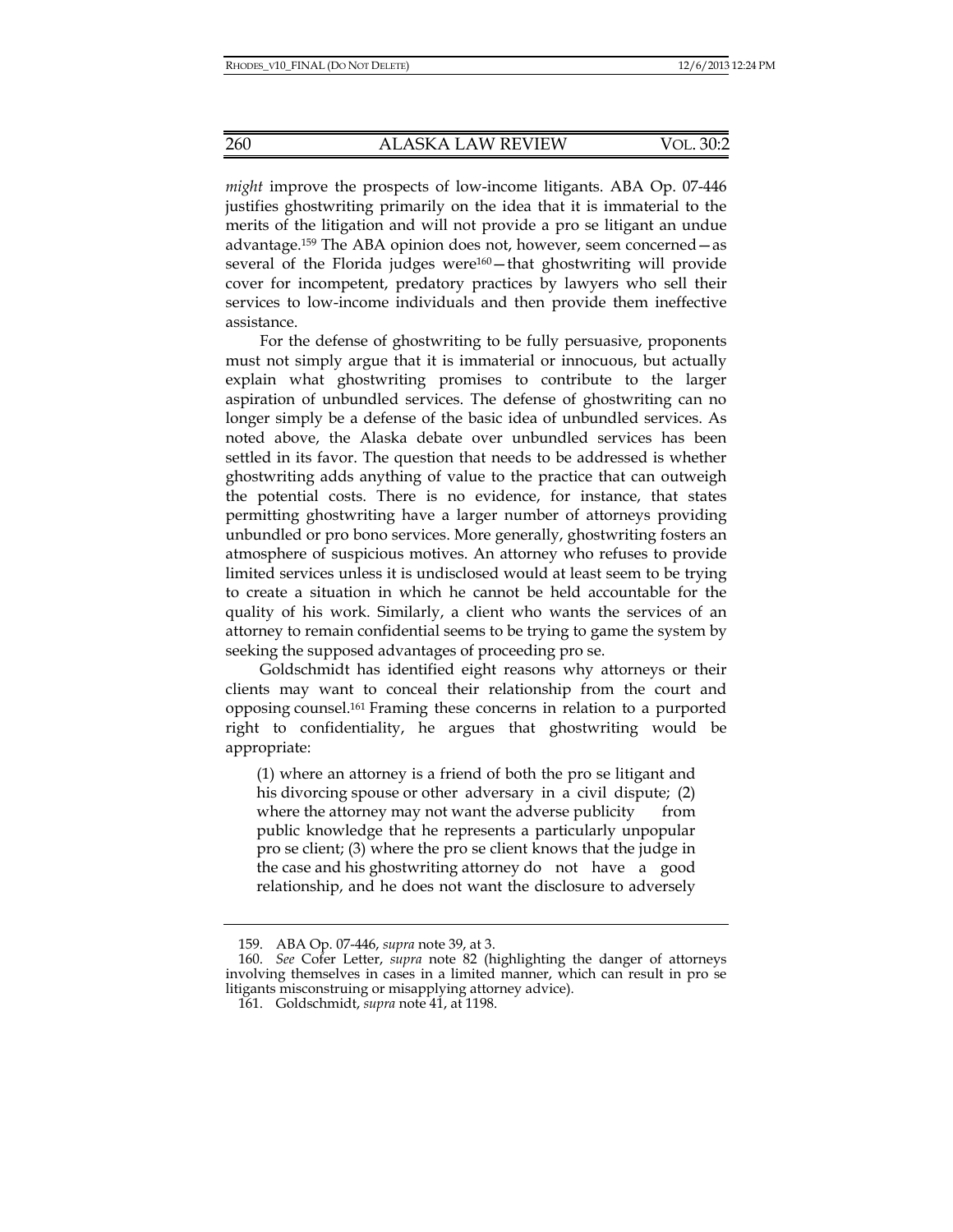affect his case; (4) where the attorney who provides ghostwriting services because he is sympathetic to pro se litigants seeks to avoid ostracism for that service by members of his bar association or judges with anti-pro se attitudes; (5) where the attorney wants to assist the pro se client, but does not want to get involved in the matter because opposing counsel is particularly uncivil or a user of hardball tactics that he fears will lengthen the litigation needlessly; (6) where the attorney knows his client will not have the funds to litigate the case fully and he wants to avoid being forced to stay in the case by a judge who may decide that, once he appears, his withdrawal motion should be denied; (7) where the attorney is employed by a private company or non-profit organization and wants to assist a pro se friend in a legal matter, but does not want his employer to know that he is representing the pro se litigant on his own time; (8) where the attorney may not desire to appear before the assigned judge because of a problem with him in the past, he knows that if he appears and files a notice of substitution of judge the other side will do the same thing, and the third judge may be worse than the first, so—given the client's ability to pay—ghostwriting and coaching the litigant may be in the client's best interest.162

All of these reasons are understandable concerns. Some are based on personal conflicts of interest (not amounting to concerns under ARCP 1.7), others on a lawyer's concern with the public perception of his work. However understandable these reasons are for causing particular lawyers in particular situations to be reticent about becoming involved with a specific pro se client, none of them are adequate justifications for permitting ghostwriting as a general policy. None of these situations—if addressed by a general policy of allowing ghostwriting—promises to increase the number of attorneys providing unbundled or pro bono services.

#### **CONCLUSION**

Alaska Op. 93-1 justifies ghostwriting as a way of enabling lawyers to serve more low-income individuals that is harmless for the judiciary's effort to manage an impartial and effective forum for justice.163 There is no evidence that ghostwriting increases the number of attorneys providing unbundled legal services or makes providing those services

 <sup>162.</sup> *Id.*

 <sup>163.</sup> Alaska Op*.* 93-1, *supra* note 1.